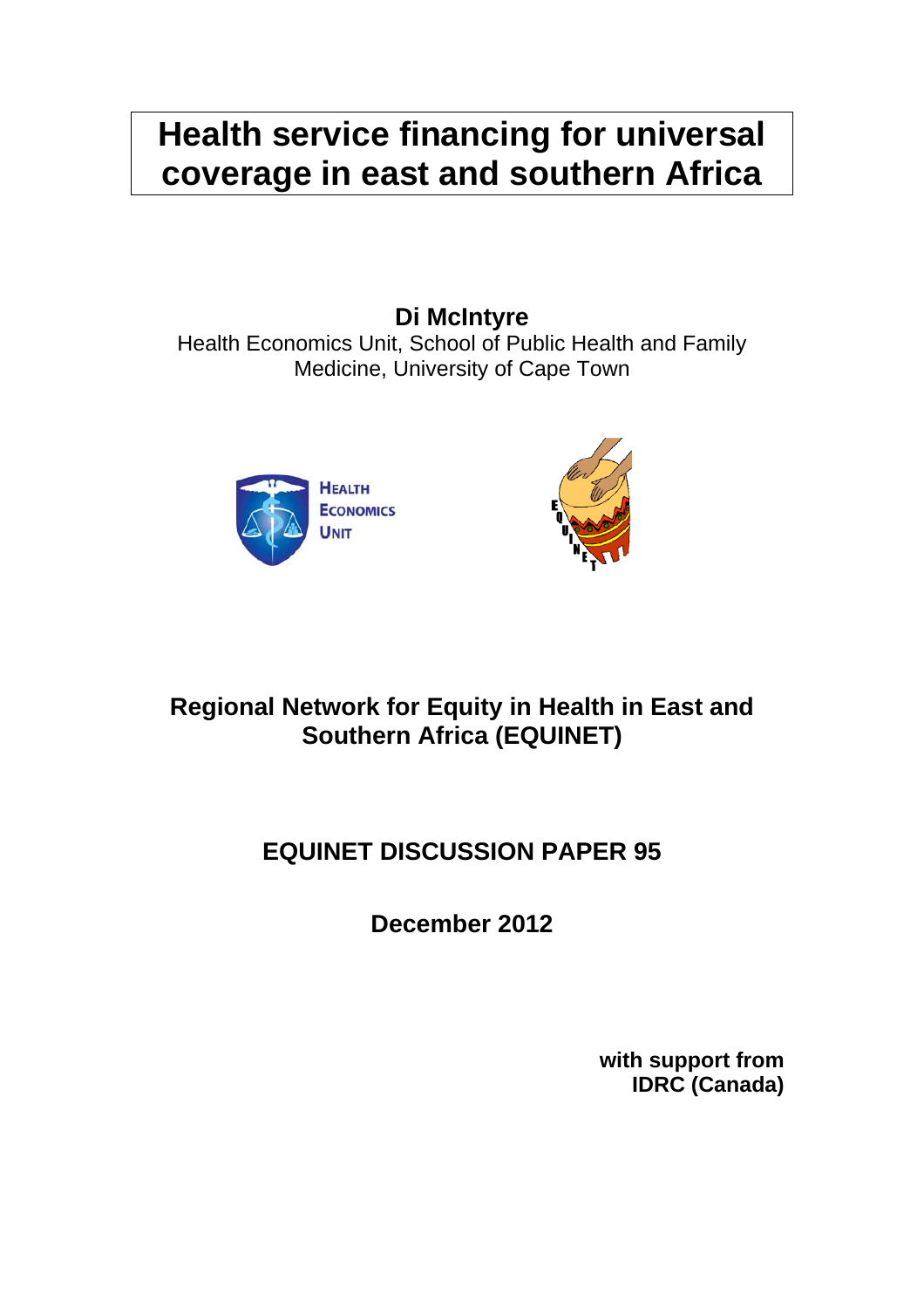# **Table of contents**

| 1.  |                                                         |  |  |
|-----|---------------------------------------------------------|--|--|
| 2.  | Universal coverage goals and related concepts1          |  |  |
| 3.  |                                                         |  |  |
| 3.1 | Overview of alternative revenue collection mechanisms 2 |  |  |
|     | 3.2                                                     |  |  |
|     | 3.3                                                     |  |  |
| 3.4 |                                                         |  |  |
| 3.5 |                                                         |  |  |
|     |                                                         |  |  |
| 5.  |                                                         |  |  |
| 6.  |                                                         |  |  |
| 7.  |                                                         |  |  |
|     |                                                         |  |  |

**Cite as:** McIntyre D (2012) 'Health service financing for universal coverage in east and southern Africa' *EQUINET Discussion Paper 95*. Health Economics Unit (UCT), EQUINET: Harare.

I am very grateful to the peer reviewers of an earlier version of this report for their insightful comments.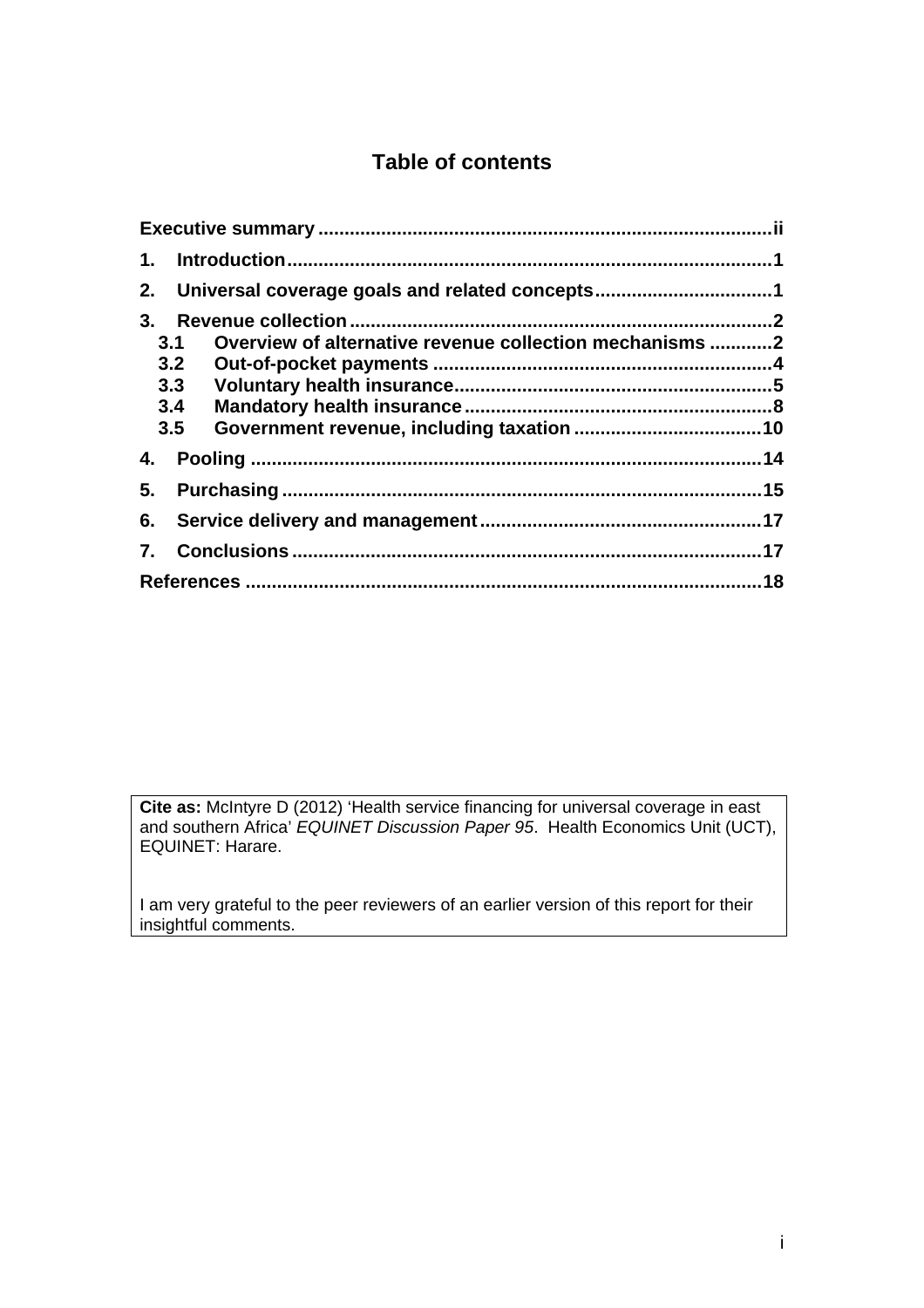#### **Executive summary**

Universal coverage (UC) relates to creating an entitlement for everyone to be protected against the costs of health services and to assuring access to needed health services of sufficient quality to be effective. From EQUINET's perspective, we believe that an explicit value base should be applied to interpreting the goal of UC, particularly the values of universality and social solidarity. From a universality perspective, we interpret UC to mean that everyone should have the **same** entitlements in relation to financial protection and access to needed health services (i.e. that the entitlement is to the same range and quality of health services). Social solidarity requires that there are both income cross-subsidies (from the rich to the poor) so that payments towards financing health services are based on the ability to pay, and risk cross-subsidies (from the healthy to the ill) to ensure that everyone is able to access health services based on need and not ability to pay. Thus, equity in the health system is integral to moving towards UC.

This paper considers elements of the design of health systems and how these relate to moving towards UC in the context of Africa. It focuses particularly on health financing issues (revenue collection, pooling and purchasing), but also raises health service delivery and management issues.

In relation to revenue collection, the global consensus is that in order to pursue universal coverage, it is critical to reduce reliance on out-of-pocket payments as a means of funding health services. While a growing number of countries are removing user fees from public sector health facilities, experience has shown that this must be planned carefully and accompanied by increased pre-payment funding, particularly domestic funding.

The 2010 World Health Report (World Health Organisation, 2010) unequivocally states that it is not feasible to achieve UC through voluntary enrolment in health insurance schemes. Voluntary health insurance should be seen as having a specific and limited role in the financing of health services, generally as complementary or supplementary to universal entitlements funded through mandatory pre-payment financing mechanisms. In contexts where government is not fulfilling its responsibility for funding health services, community-based health insurance schemes may be a temporary second-best option for providing some financial protection.

The key focus in moving towards universal coverage should be on mandatory prepayment mechanisms. Many African countries emphasise introducing mandatory health insurance (MHI) schemes, but caution should be exercised. While MHI contributions are often placed in a separate pool to benefit contributors only (which creates a tiered and inequitable system and hence is not in line with the value base of ensuring that all have the same service benefit entitlements), increased income and company taxes can be used for the benefit of the entire population. Introducing MHI contributions for those outside the formal employment sector should receive more critical assessment than there has been to date, especially as such contributions are strongly regressive and generate little revenue. If there is political insistence on generating funding from those outside the formal employment sector, indirect taxes are a more equitable and efficient mechanism of achieving this goal. However, in the context of large income inequalities in many east and southern African (ESA) countries, efforts to improve the collection of taxes, particularly from high net-worth individuals and multinational corporations, may be more appropriate. The common assumption of limited fiscal space for increased government spending on the health sector should be challenged and the fiscal space envelop pushed.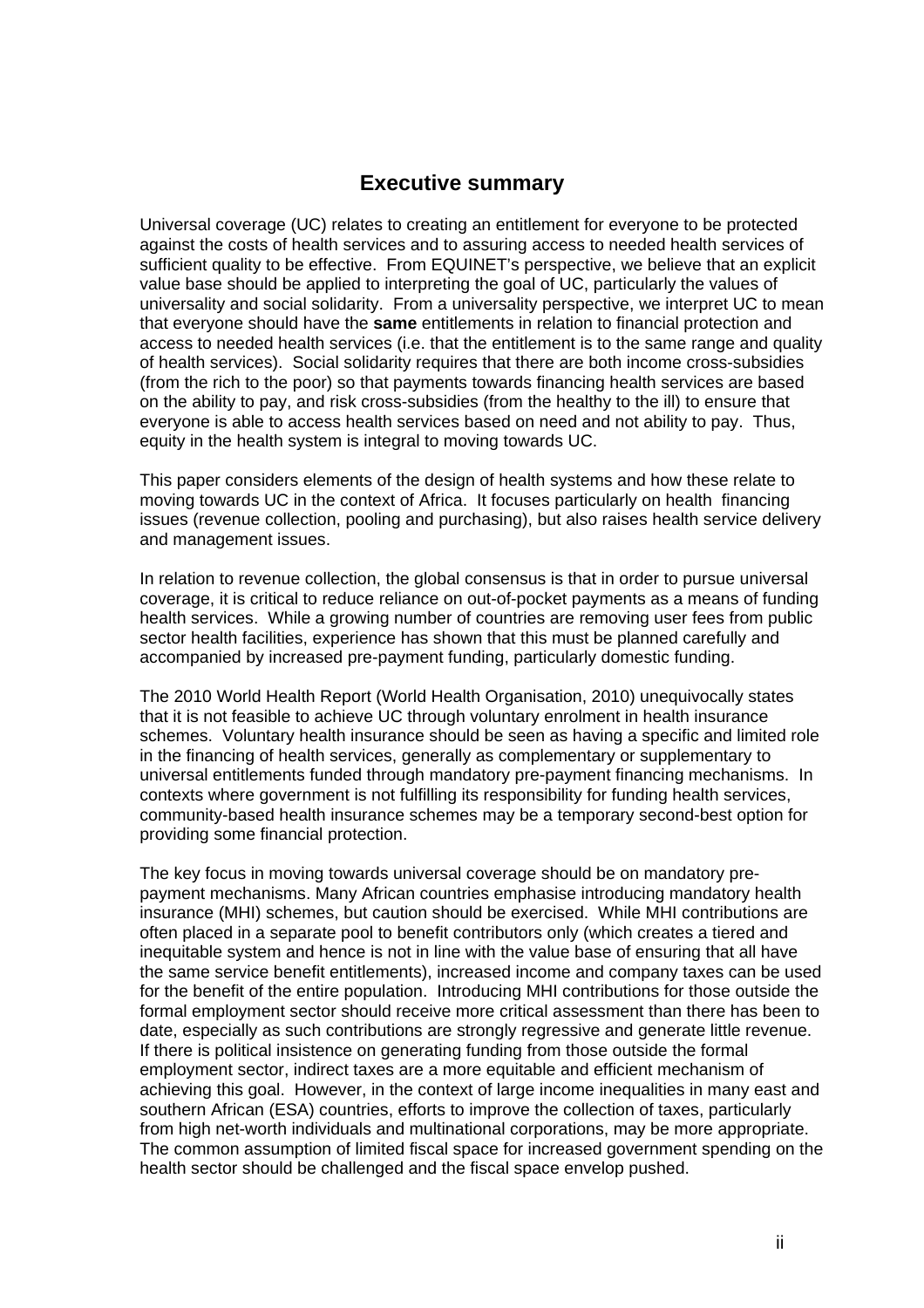In relation to pooling, international consensus is that it is critical to minimise fragmentation in funding pools, particularly if the goal is to achieve universal coverage. It is necessary to have an integrated funding pool to achieve cross-subsidies. If there are separate funding pools for different groups, cross-subsidies are limited and it is often difficult to merge pools at a later stage. If countries pursue the option of a mandatory health insurance scheme to generate additional revenue for health services, these funds should be pooled with funds from government revenue to ensure that a two-tier system is not created and that all receive the same service benefits.

At present, little research has been undertaken on the purchasing function of health service financing. Purchasing involves determining service benefit entitlements (what services are purchased with the pooled funds and how people will be able to access these services) and how service providers will be paid. Increasing attention should be paid in ESA countries to promoting more active purchasing, which requires identifying the health service needs of the population, aligning services to these needs, paying providers in a way that creates incentives for the efficient provision of quality services, monitoring the performance of providers and taking action against poor performance. Active purchasing is critical for ensuring that available funds translate into effective health services accessible to all.

Reforms in the health financing system, whether in relation to revenue collection, pooling and/or purchasing, are of no value if services are not available or of adequate quality to be effective. Clearly, moving towards universal coverage requires improvements in service delivery and management. In particular, emphasis should be on improving services at the primary health service level, which are effective in reaching the poor and which are able to address most of the health service needs of the population in ESA countries. Improving primary health services offers the greatest potential for increasing population coverage affordably. In addition, it is important to broaden the decision-space of managers at facility and district level, thus enabling them to be more responsive to patients and staff needs and to the incentives created through active purchasing. Decentralisation of management responsibility should be accompanied by development of governance structures that allow for accountability to the local community.

ESA countries have some way to go in moving toward UC. This review of health service financing using the explicit value base of universality and social solidarity highlights that, in relation to revenue generation, far more emphasis should be placed on government revenue funding for health services in ESA countries. While mandatory health insurance schemes can also contribute to generating additional revenue for health services, these funds should be pooled with funds from government revenue. Although there is limited evidence in relation to purchasing in ESA countries, introducing active purchasing of services, as well as addressing service delivery and management challenges, will be essential if universal access to services of appropriate quality is to be achieved.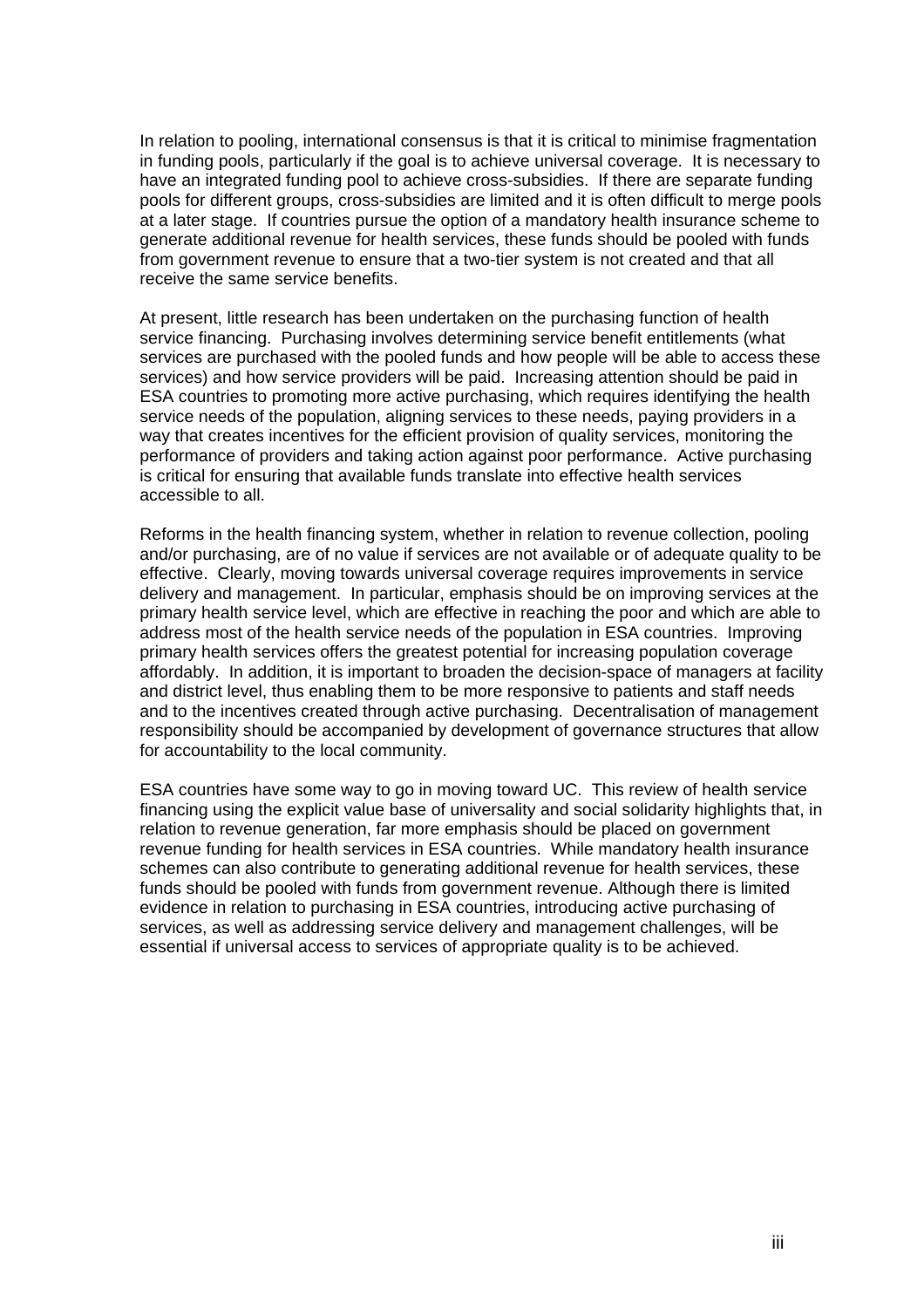# **1. Introduction**

Universal coverage (UC) is currently top of the global health policy agenda. The focus on universal coverage (often referred to as universal health coverage or UHC) began receiving prominence when the 2005 World Health Assembly adopted a resolution on "sustainable health financing and universal coverage" (World Health Organisation, 2005). Since then, more and more publications have been written on the issue of universal coverage and the 2010 World Health Report was entirely devoted to UC (World Health Organisation, 2010). UC is now being seriously considered as the health sector goal in the next round of global development goals to replace the millennium development goals (MDGs) after 2015 (see for example discussions reported at the website "The World we Want 2015" at : http://www.worldwewant2015.org/).

This paper explores what universal coverage means, and reviews what this implies for African health systems, particularly in relation to health service financing but also service delivery.

# **2. Universal coverage goals and related concepts**

The definition of universal coverage proposed in the 2010 World Health Report (World Health Organisation, 2010), which has been widely accepted, is that UC relates to creating an entitlement for all to:

- Financial protection from the costs of health services; and
- Access to needed services, of sufficient quality to be effective.

Unpacking the first component of UC, the emphasis is on ensuring that no one's household livelihood is threatened or impoverished through having to pay for health services. There is uncertainty about when one may fall ill and need to use a health service and about what the costs of these services may be. Considerable evidence shows that when households have to pay out of pocket for health services, they may not use services at all or will only be able to use inadequate services, or may use a service but be dragged into poverty as a consequence. This is not limited to low-income households; even households that are relatively 'well-off' could incur very high health service expenditures (e.g. for major surgery or for intensive treatment for cancer). Even where spending on health services does not drag a household below the poverty line, it may require members to reduce spending on basic items (such as food), selling assets and/or borrowing money to cope with health service costs. Thus, one of the key goals of UC is to provide protection for all households against these adverse financial consequences.

The second component of UC relates to ensuring that everyone is able to access the necessary health services (whether preventive, promotive, curative or rehabilitative). Not only do the appropriate services need to be available, they must be of sufficient quality for health service needs to be addressed effectively.

It is important to go beyond this definition of universal coverage to explore the value base that underlies the UC concept. In the absence of an explicit value base, the goal of universal coverage can be interpreted in diverse ways. At EQUINET, we would argue that the values of universality and social solidarity, both of which are strongly related to viewing health as a human right, should underpin the interpretation of UC.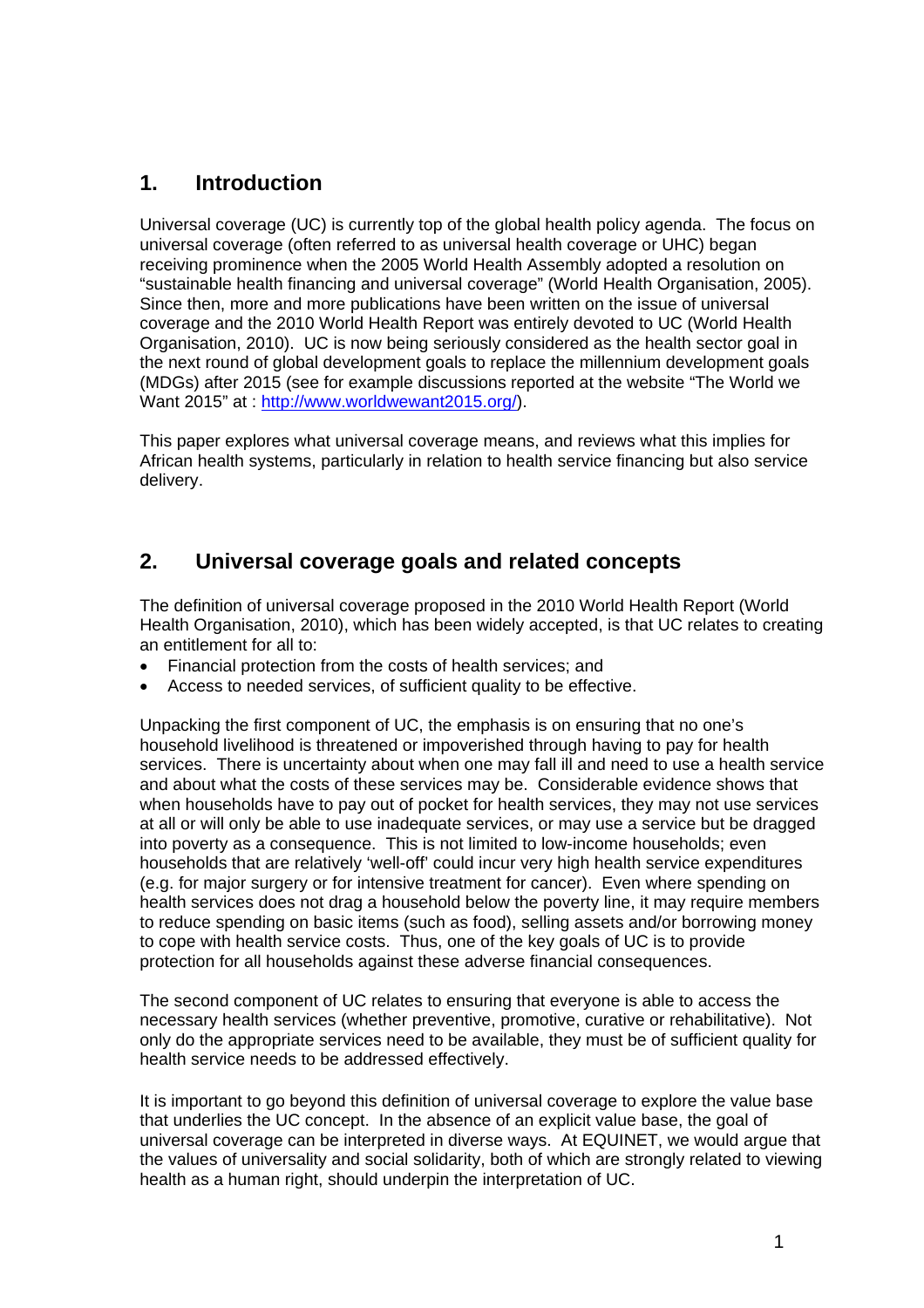Universality in relation to the right to access health services and having financial protection from the costs of services not only implies that it applies to **everyone**, but also that all should have the same entitlements (to the same range and quality of health services). The goal is to provide access to as comprehensive a range of service benefits as possible over time. While the richest will always seek to purchase more health services, these differentials should be at the margin. Thus, differentials in access to health services and in financial protection between different groups should be minimised over time.

Social solidarity refers to common responsibilities and interests within society. Within the context of a health system, it particularly relates to the need for cross-subsidies in the overall health system. This includes both income cross-subsidies (from the rich to the poor, whereby individuals contribute to financing health services on the basis of their ability to pay) and risk cross-subsidies (from the healthy to the ill, whereby individuals benefit from health services on the basis of their need for services).

At its core, social solidarity is about equity. Income cross-subsidies are required so that payments towards health service financing are in line with one's ability to pay. Risk crosssubsidies ensure that use of health services is in line with individuals' need for health services. Equity is integral to efforts to move towards UC; achieving universal financial protection and access to health services is dependent on these cross-subsidies in the overall health system.

While these are the goals of UC and the values that underlie UC, countries should be empowered to assess critically their existing health system relative to the goal of UC, as well as to evaluate reform options that would enable them to move towards UC. It is one thing to recognise that a country does not have UC (through noting gaps in financial risk protection and poor access to services), but quite another to be able to assess what kinds of health system changes can move a country towards UC.

This paper does not focus on how to measure UC, but instead considers elements of the design of health systems and how these relate to moving towards UC, particularly in the context of Africa. Its focus is on health financing issues, but it also raises health service delivery and management issues.

While quite a bit of attention has been paid to health financing issues in the past decade or more, and potentially insufficient attention to the access element of UC, much of this attention has been devoted to the issue of revenue collection rather than other health financing functions. Revenue collection is concerned with how to raise funding and from what sources. There are two other health financing functions: pooling, which refers to accumulating funds on behalf of a population that can be used to pay for health services; and purchasing, whereby pooled funds are used to purchase services from providers and to pay providers so that available resources are used equitably and efficiently and translate into good quality services (Kutzin, 2001). Each of these financing functions is considered in the next three sections, followed by brief comments on service delivery and management issues.

# **3. Revenue collection**

#### **3.1 Overview of alternative revenue collection mechanisms**

Various mechanisms for funding health services exist. *Figure 1* presents the author's own categorisation of the different ways of funding health services using domestic (or national) resources. Many countries in Africa remain heavily reliant on donor funding. The focus here is on domestic funding given that donor funding can be unreliable and that African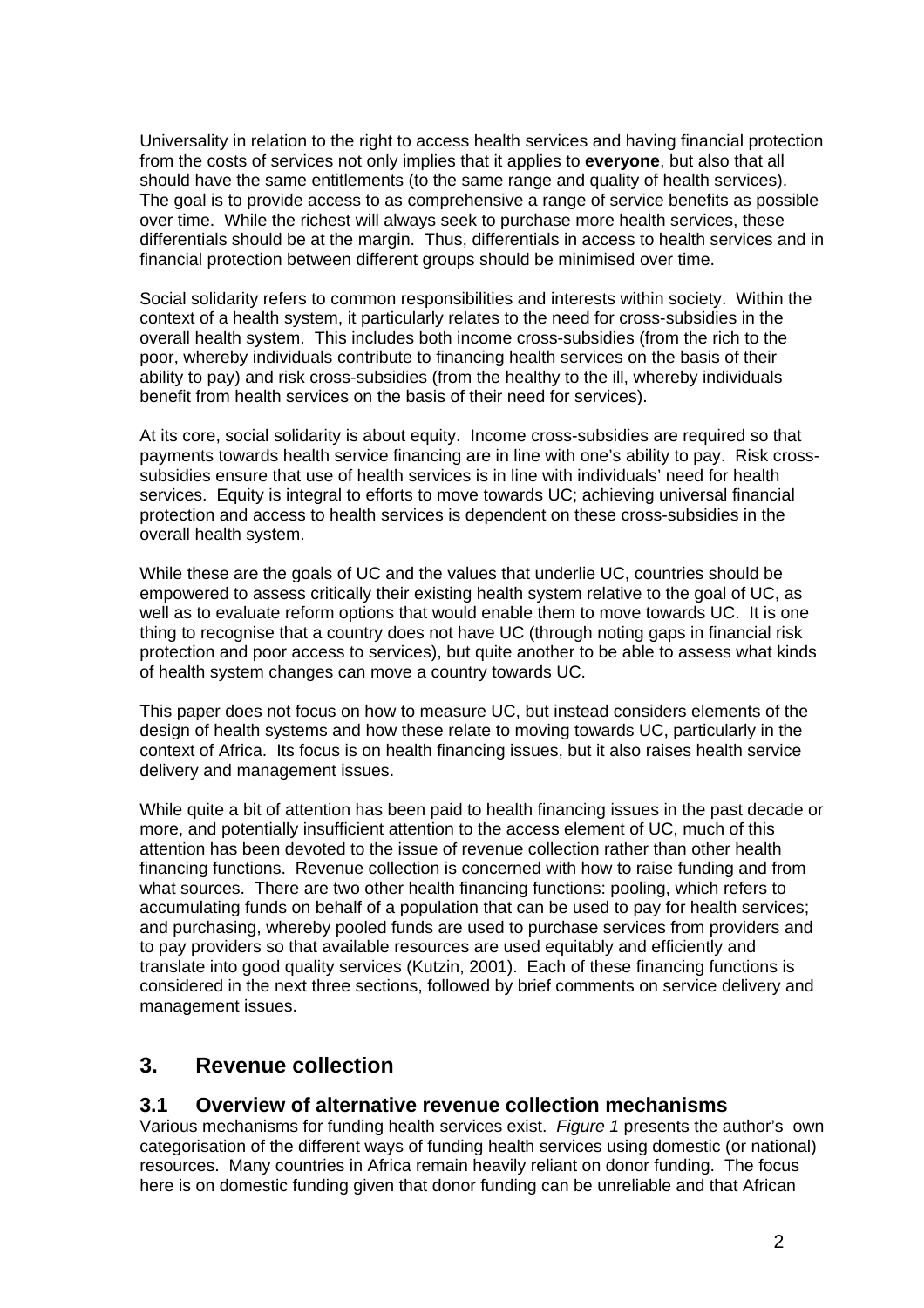countries will ultimately have to increase domestic funding for health services. It is particularly important that domestic funds are generated in an equitable way that provides financial risk protection for the resident population.



#### **Figure 1: Categorisation of domestic, health funding mechanisms**

There are two main categories of health financing mechanisms:

- Out-of-pocket payments, which means that a person using a health service pays the provider directly (out of his or her own pocket, e.g. paying a user fee at a public health facility or paying cash to a private doctor for a consultation or for drugs at a pharmacy); and
- Pre-payment funding, which refers to paying towards the costs of health services before needing to use a health service (e.g. through paying tax or contributing to a health insurance scheme), and then health service providers are paid from these prepayment funds when the need to use a service arises.

Pre-payment mechanisms can be further categorised into mandatory and voluntary prepayments. The distinction between these categories is whether there is a legal compulsion to make these pre-payments. For example, each country has laws that require individuals and companies to pay various taxes and some countries have legislated that some or all residents must contribute to a mandatory health insurance (usually called social or national health insurance). In contrast, in the case of voluntary health insurance schemes, there is no legal requirement to become a member of or contribute to these schemes (even though some employers may require their staff to join such schemes). Some African countries (e.g. South Africa, Namibia and Zimbabwe) have voluntary insurance that focuses mainly on formal sector workers and is offered by private entities including commercial companies. A growing number of African countries have what are often termed community-based insurance schemes that provide a mechanism for pre-payment funding for those outside the formal employment sector (e.g. subsistence farmers, informal traders). Because there is state involvement in creating a legislated payment requirement in the case of mandatory pre-payments, they are often regarded as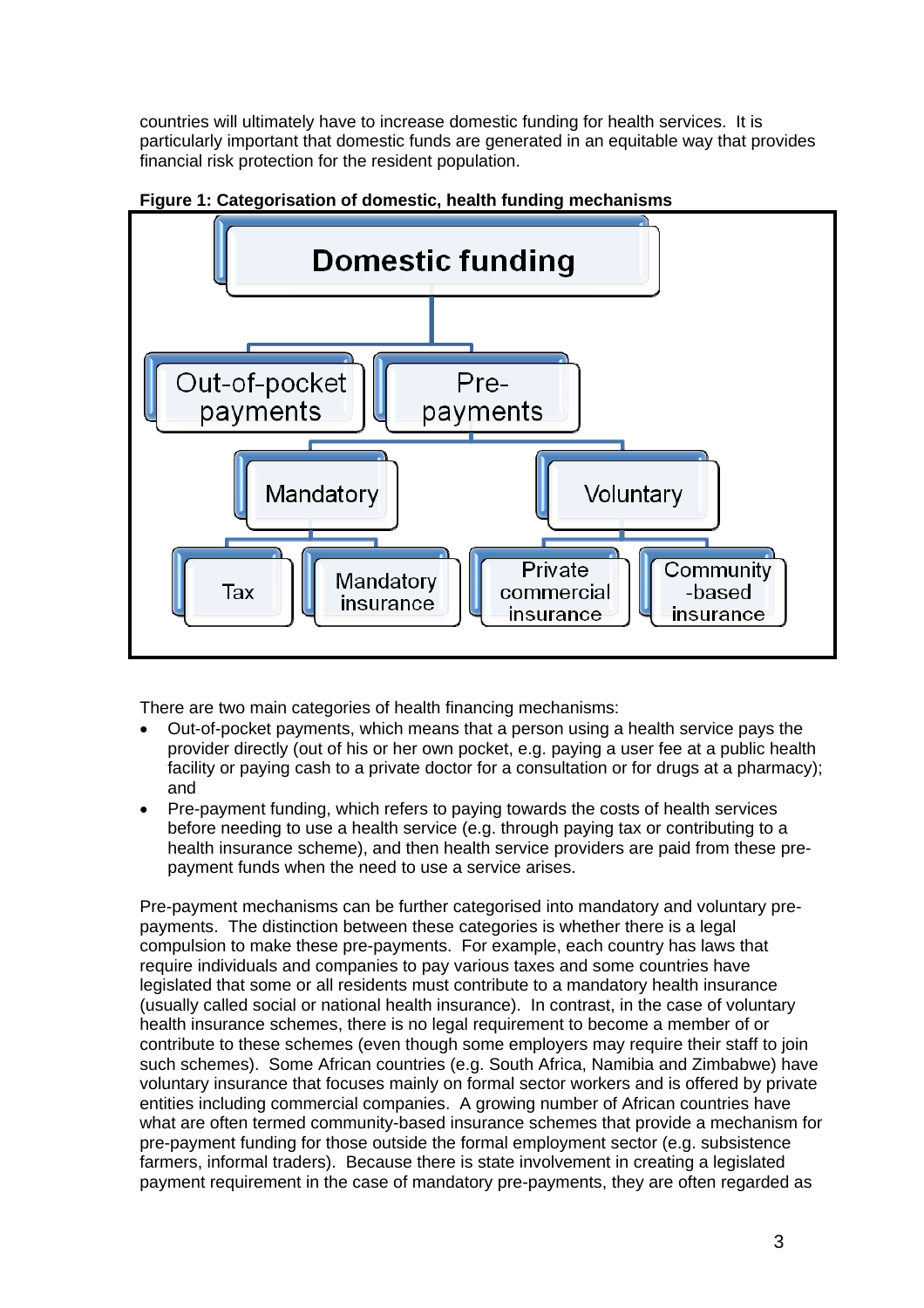public financing mechanisms whereas voluntary schemes are regarded as private financing mechanisms.

Which of these different funding mechanisms are best suited to moving towards universal coverage? Although each country has a different mix of health financing mechanisms, and there is no single 'ideal' way of funding health services, there is growing consensus in relation to the direction in which we should move to progress to UC.

#### **3.2 Out-of-pocket payments**

The first area of consensus is that out-of-pocket payments are the least desirable way of funding health services. Out-of-pocket payments place the full burden of paying for health services on the individual who needs to use a health service at the time of need; it does not allow for any income or risk cross-subsidies. It constitutes a major barrier to health services, particularly for poor households (Lagarde and Palmer, 2011; Yates, 2009; Médecins Sans Frontières, 2008). The World Health Organisation (WHO) (2010) estimates that 100 million people are pushed below the poverty line each year due to outof-pocket payments for health services.

The WHO has clearly indicated that pre-payment funding mechanisms should be prioritised and reliance on out-of-pocket payments should be minimised (World Health Organisation, 2005 and 2010). At present, out-of-pocket payments remain a large share of health financing in many African countries.

Many African countries have introduced fee removal policies, either for specific services (most frequently child and maternal services) or all services. These policies have had mixed outcomes; while in all countries, service utilisation has increased as financial barriers to health services have been reduced (Lagarde and Palmer, 2011; Deininger and Mpuga, 2004), in some cases there have been unintended adverse consequences (Gilson and McIntyre, 2005; McPake et al., 2011). In particular, as the utilisation of services increases, if additional resources are not made available, there can be widespread drug stock-outs in facilities and dramatic increases in staff workload, contributing to declining staff morale (Burnham et al., 2004; Gilson and McIntyre, 2005; Nimpagaritse and Bertone, 2011). This can reduce quality of services within public sector facilities, which may mean that patients have no alternative but to seek services from private providers on an out-ofpocket basis (Nabyonga Orem et al., 2011); in effect, there is no improvement in financial protection as people still have to rely on making out-of- pocket payments.

A growing body of evidence shows that these adverse consequences can be avoided through careful implementation (Nimpagaritse and Bertone, 2011; Gilson and McIntyre, 2005; McPake et al., 2011; Witter et al., 2011; Meesen et al., 2011). In particular:

- allow sufficient time for adequate planning for implementation;
- improve communication with facility managers and frontline health workers;
- estimate likely increases in utilisation and the human resources and drugs necessary to cope with these increases distributed to facilities; and
- generate increased revenue from pre-payment funding mechanisms to ensure that quality of care does not suffer and to sustain the health services at their higher utilisation levels in the long term.

A key issue, therefore, is that to reduce reliance on out-of-pocket payments there must be a parallel process of increasing funding from pre-payment mechanisms. In low-income countries with weak economic growth, this is likely to necessitate increased and sustained external funding, at least in the short to medium term. The next sections consider the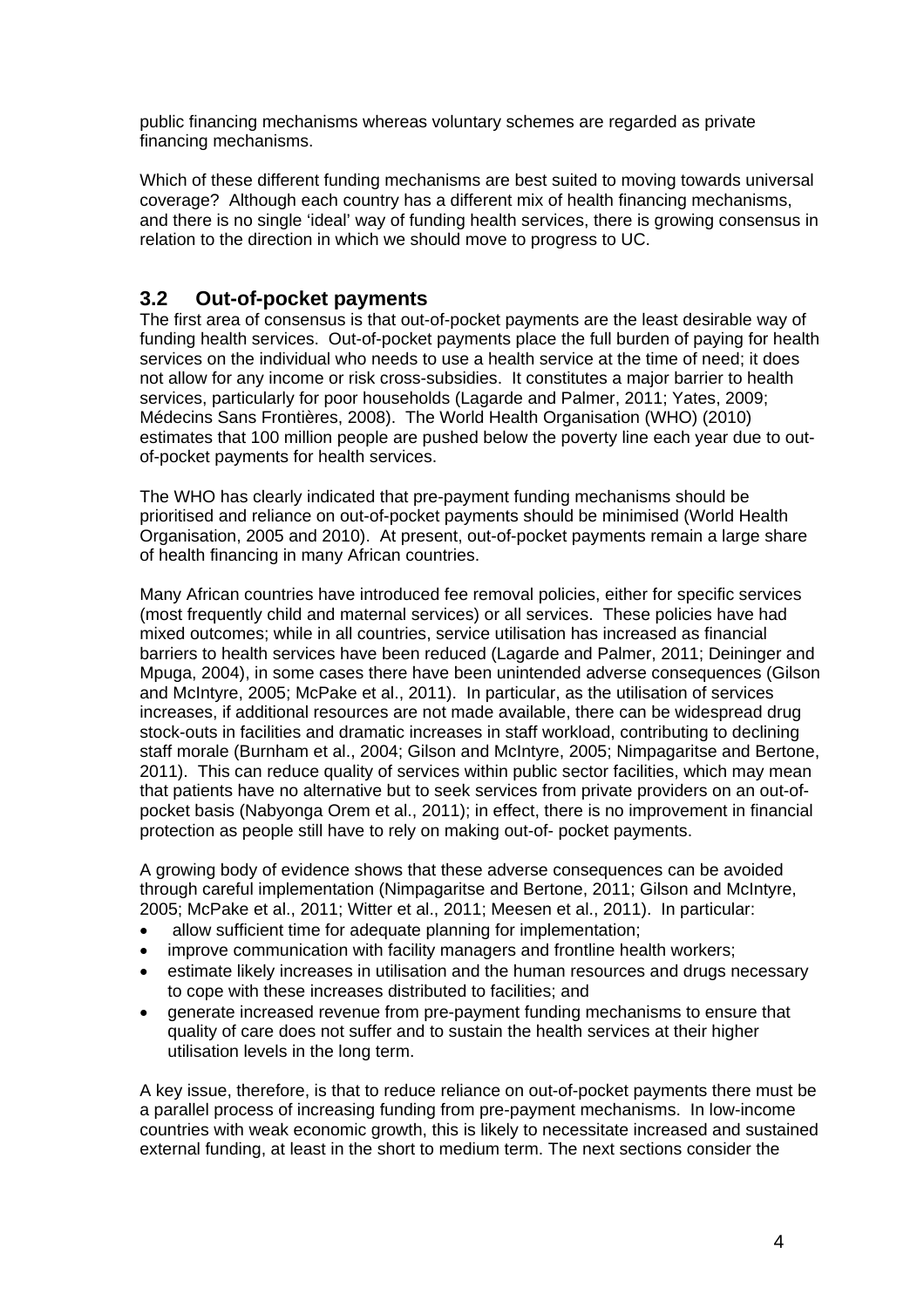alternative **domestic** pre-payment funding mechanisms, which all ESA countries should be making efforts to increase.

# **3.3 Voluntary health insurance**

There is now a global focus on maximising pre-payment funding for health services, but with particular emphasis on mandatory pre-payment funding mechanisms. The World Health Report states in unequivocal terms that "It is impossible to achieve universal coverage through insurance schemes when enrolment is voluntary" (World Health Organisation, 2010). There are several reasons for this. First, voluntary health insurance schemes are not able to cover services for those who are too poor to pay insurance premiums. This is a major concern in Africa with high poverty levels. Second, if prepayment is not mandatory, the rich and healthy will choose not to contribute to funding for services needed by the poor and the sick (i.e. it is only possible to achieve strong crosssubsidies through mandatory pre-payment mechanisms). Third, voluntary insurance is frequently fragmented into many small schemes, which creates efficiency and sustainability problems.

As can be seen from *Figure 2,* **mandatory** pre-payment funding is well over 60% (and often over 70%) of all health service expenditure in countries that have health systems that are regarded as universal.



**Figure 2: Domestic revenue sources for funding universal health systems, 2009** 

**Source:** McIntyre (2012) using data from WHO National Health Accounts dataset. Note last three countries are non OECD members that provide for UC

This figure presents data for the original set of Organisation of Economic Development (OECD) countries and for a few middle-income countries that are widely regarded as having universal coverage. The USA, which currently has sizeable voluntary insurance and only uses mandatory pre-payment to cover the poorest and the elderly, is the only country part of the original set of OECD countries that does not have universal coverage.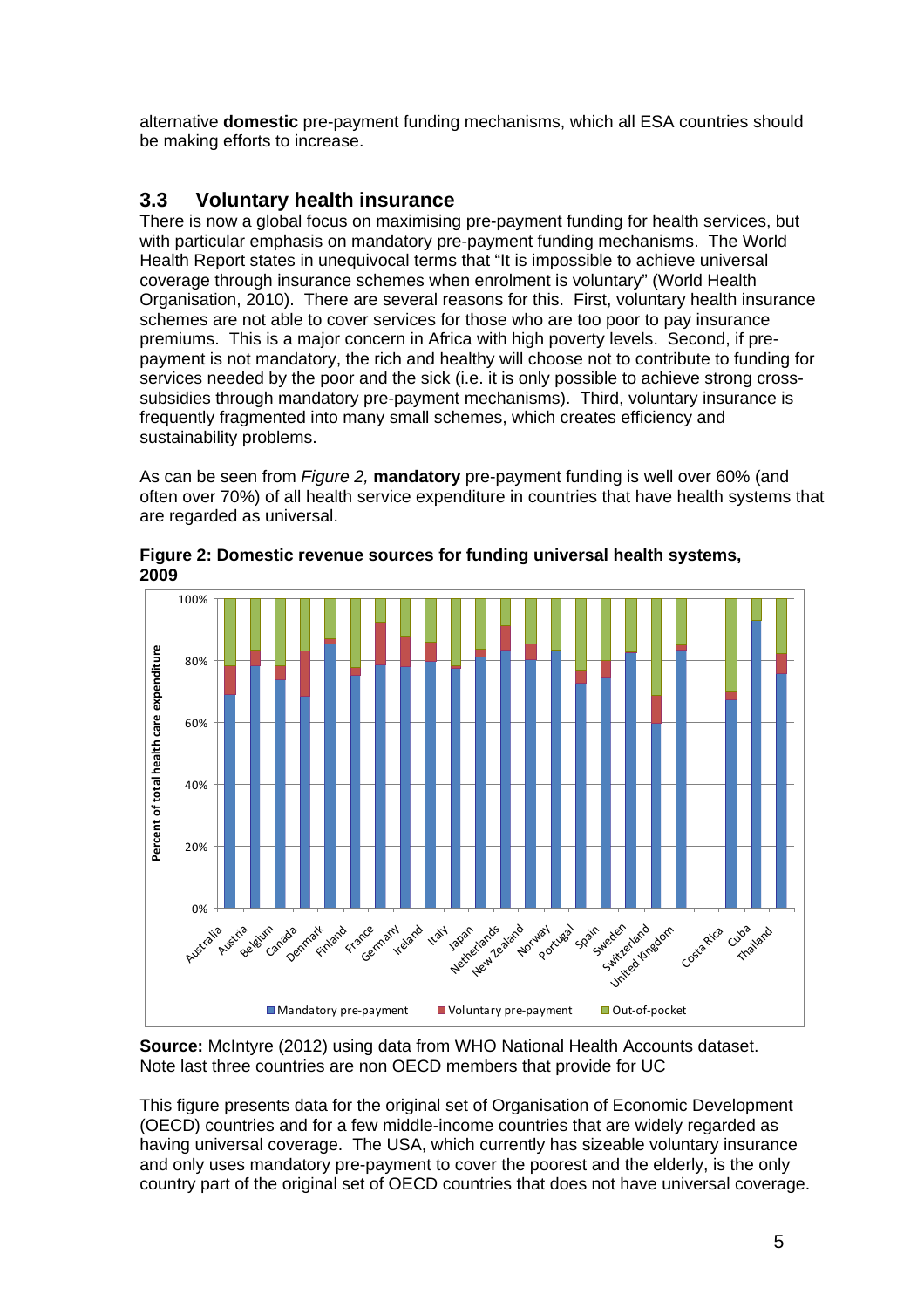This confirms the assessment of the 2010 WHO World Health Report that core funding for universal coverage should take the form of mandatory pre-payment; only countries that have a high percentage of their funding from such revenue sources have achieved universal coverage.

This does not mean that voluntary health insurance has no role. *Figure 2* also shows that most countries do have some voluntary health insurance, albeit generally comprising a small share of total health service expenditure. Based on the WHO's National Health Accounts database, only 14 countries in the world have voluntary health insurance that exceeds 10% of total health service expenditure. This means that voluntary insurance has a specific role to play in funding health services. Where there is universal coverage, voluntary insurance is generally described as either 'complementary' or 'supplementary', or is negligible (Thomson et al., 2012). Complementary voluntary insurance may either cover services not included in the universal entitlements (e.g. in Canada, medicines dispensed on an ambulatory basis are not covered) or to cover copayments required for certain services (e.g. in France, services to which there is a universal entitlement are subject to a co-payment, which many people take out insurance to cover). Supplementary voluntary insurance can be used to purchase services in the private sector where there are waiting lists for services to which there is a universal entitlement, i.e. to secure faster access to services (e.g. in the United Kingdom) (Thomson et al., 2012). Thus, international experience shows that voluntary health insurance is generally a limited share of total health service expenditure, particularly in countries with universal coverage, and that such insurance serves a specific purpose. The only countries that have high levels of voluntary health insurance are those without universal coverage. For example, the WHO's National Health Accounts database indicates that only two countries in the world, the USA and South Africa, have voluntary health insurance comprising more than 30% of total health service expenditure.

Historically, the dominant type of voluntary health insurance has focused on covering formal sector workers and has been offered by private entities (often commercial companies). Another form of voluntary health insurance that has become increasingly popular in low- and middle-income countries is that of community-based health insurance (CBHI) schemes. Sometimes NGOs (such as mission hospitals) or the government have initiated CBHI schemes for the local community. These schemes explicitly target those outside the formal employment sector, initially rural communities comprised mainly of subsistence farmers, but later initiated in urban areas for informal sector workers in some countries. The purpose of these schemes was to offer an alternative to having to pay user fees at the time of using health services, i.e. to offer some form of financial protection for vulnerable households.

There is considerable debate about the role of CBHI schemes. On the one hand, where mandatory pre-payment funding is limited, and households are faced with making out-ofpocket payments that may prevent them from being able to use health services when needed, CBHI schemes may be the only mechanism for promoting access to health services. On the other hand, CBHI schemes face a number of challenges (Bennett, 2004; Bennett et al., 1998; Ranson, 2002; Ekman, 2004; Jakab and Krishnan, 2004; Criel and Waelkens, 2003). These include:

- CBHI schemes have achieved limited population coverage; usually the poorest are not covered by CBHI schemes because they are not able to afford the contributions and so cannot benefit from the financial protection the schemes offer;
- CBHI schemes tend to charge a flat contribution to all members, making it a regressive way of funding health services (i.e. contributions are a greater percentage of household incomes for the poorest members than for relatively better-off scheme members);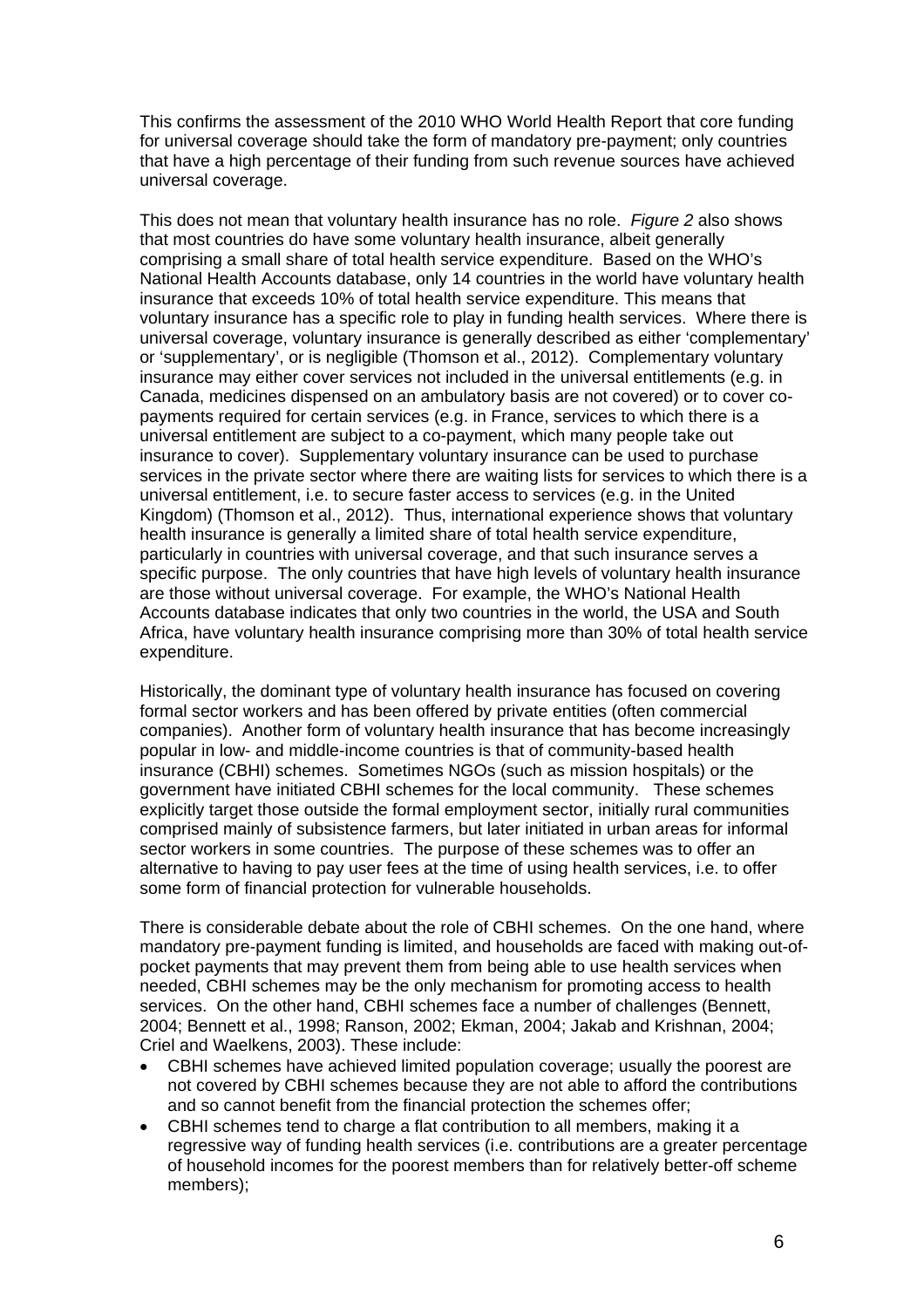- CBHI schemes often only cover a limited number of primary level services and so do not provide financial protection against the costs of inpatient and specialist services, where the potential for catastrophic expenditure is great;
- CBHI schemes generate limited revenue as contribution rates need to be low to be affordable to poor communities but the costs of collecting these contributions can be quite high; and
- Because membership of CBHI schemes are voluntary, they are subject to what is known as 'adverse selection', where those at higher risk of ill health are more likely to become members, which can threaten the sustainability of the scheme.

The experience of CBHI schemes confirms the WHO's assessment that voluntary health insurance will not move a country towards universal coverage, although it may temporarily assist vulnerable households until mandatory pre-payment funding increases considerably and user fees are removed. A potential danger of voluntary CBHI schemes is that their existence can allow governments to abrogate their responsibility to promote mandatory pre-payment funding mechanisms.

In recent years, however, some countries have used CBHI schemes as a way of introducing mandatory health insurance for all citizens. Ghana, for example, made it compulsory for all citizens to join a health insurance scheme. Contributions from formal sector workers to the social security agency (called SSNIT) are deducted from their payroll; those outside the formal employment sector (and a small number of formal sector employees who do not belong to SSNIT) are expected to contribute to their district mutual health insurance scheme office (Agyepong and Adjei, 2008; Akazili et al., 2012). Similarly, Rwanda has made it compulsory for everyone to join a local mutual health insurance scheme (Logie et al., 2008).

In both countries, not everyone can afford to contribute to the mutual schemes and government is making efforts to identify the poor and to exempt them from contributing. However, as with exemption mechanisms for user fees (Bitrán and Giedion, 2003; Gilson et al., 1995), there are considerable challenges in identifying the poor and subsidising their contributions to ensure they benefit from the mandatory insurance scheme (i.e. if they do not have a membership card, they are still expected to pay user fees at health facilities).

In both Ghana and Rwanda, revenue from contributions by those outside the formal sector is low (e.g. only 5% of the funding for the NHI in Ghana is generated from these contributions (Akazili et al., 2012)). In reality, tax revenues and donor funding primarily fund their mandatory health insurance schemes (Logie et al., 2008) (e.g. in Ghana, more than 70% of the funding for the NHI comes from a levy on VAT (Akazili et al., 2012)). Thus, even where previous voluntary health insurance schemes are incorporated into a mandatory health insurance scheme, substantial tax funding is required to extend scheme coverage to the majority of the population.

The key challenge for African countries is that while mandatory pre-payment funding is required to move towards universal coverage (as highlighted in *Figure 2*), *Figure 3*  indicates that in many ESA countries a large share of domestically funded health service expenditure is funded either through out-of-pocket payments (e.g. in Democratic Republic of Congo (DRC), Kenya, Mauritius and Uganda) and/or voluntary health insurance (particularly South Africa and Namibia).

While some countries are doing quite well in emphasising mandatory pre-payment funding (so have low levels of out-of-pocket payments and voluntary pre-payment schemes), they are heavily dependent on donor funding. This applies to Malawi, Mozambique and Tanzania, where donor funding accounts for more than half of all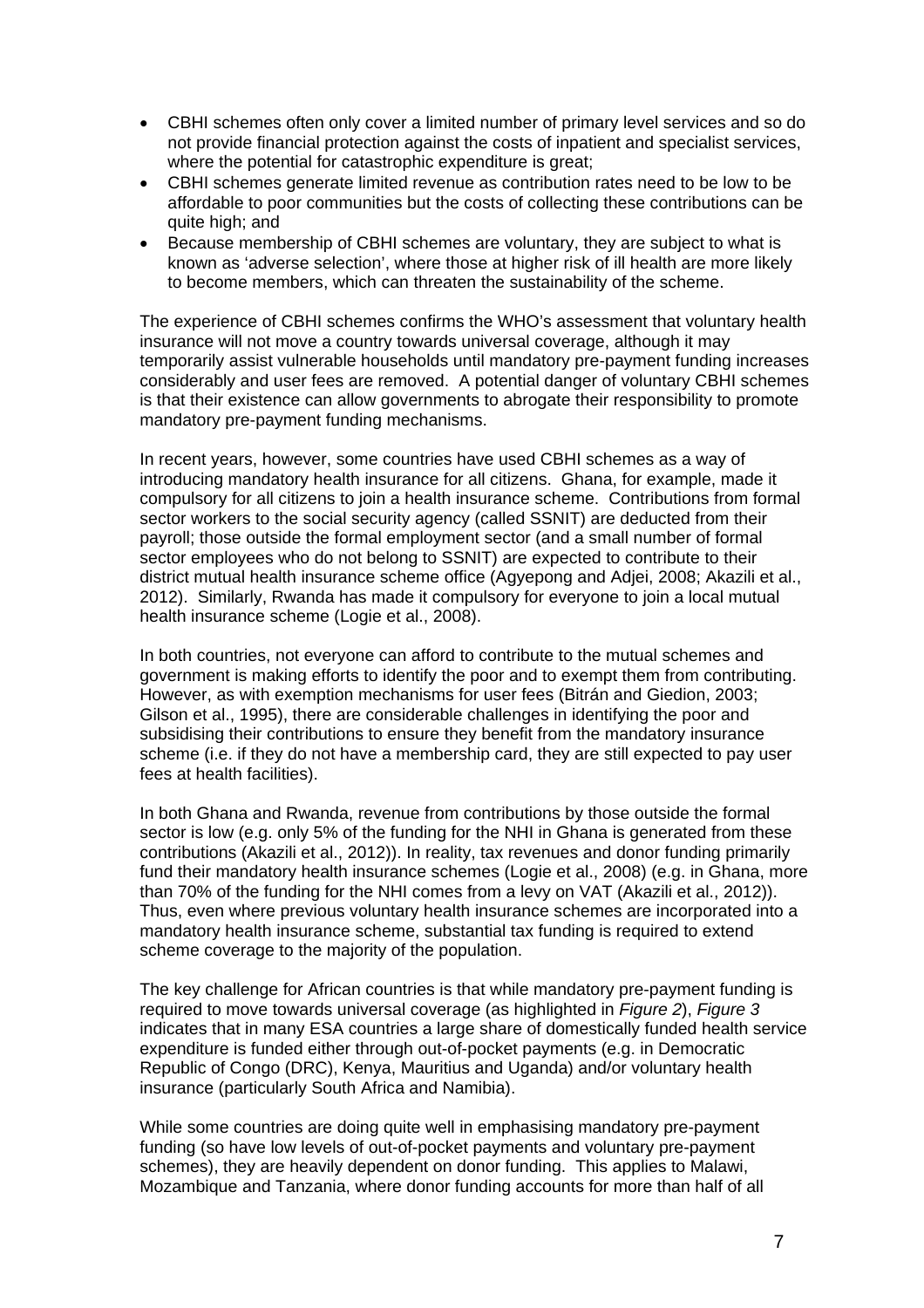health service expenditure. The key issue in these countries is how to maintain this positive emphasis on mandatory pre-payment mechanisms in domestic health financing when donor funding inevitably declines. Angola stands out as the ESA country demonstrating a strong commitment to domestic mandatory pre-payment funding of health services (where donor funds account for less than 3% of total health expenditure). This also applies to Botswana, but to a lesser extent given that nearly 20% of total health expenditure in this country is donor funded. Some ESA countries are performing extremely poorly in terms of domestic pre-payment funding, particularly Uganda, where donor funding exceeds 20% of total health expenditure and more than 50% of total health expenditure is funded from out-of-pocket payments. Mauritius and Kenya also demonstrate limited commitment to domestic, mandatory pre-payment funding of health services.

**Figure 3: Out-of-pocket payments and voluntary pre-payment schemes in ESA countries, 2009** 



**Source:** Analysis of data from WHO National Health Accounts dataset. **Note:** Zimbabwe is not reflected in the graph as no NHA data are available.

The next two sections consider in some detail the two mandatory pre-payment funding options: mandatory health insurance and government revenue.

#### **3.4 Mandatory health insurance**

As indicated above, the revenue collection challenge in the African context largely relates to increasing **domestic,** mandatory pre-payment funding for health services. Thus, the main choice facing African governments is whether to increase funding from government revenue for the health sector or whether to pursue mandatory health insurance. Although all countries provide some funding for health services through direct taxation, to date the focus has been almost exclusively on pursuing mandatory health insurance (e.g. the first Pan African Health Congress on Universal Coverage held in November 2011 had as its theme: "Creating a movement for equitable health insurance in Africa"). It is not entirely clear why there is this emphasis, but it may be partly due to government assuming that it is not feasible to increase health service funding from government revenue because of the relatively small number of formal sector employees who pay personal income tax. The next section considers this assumption of limited potential to increase tax and other forms of government revenue.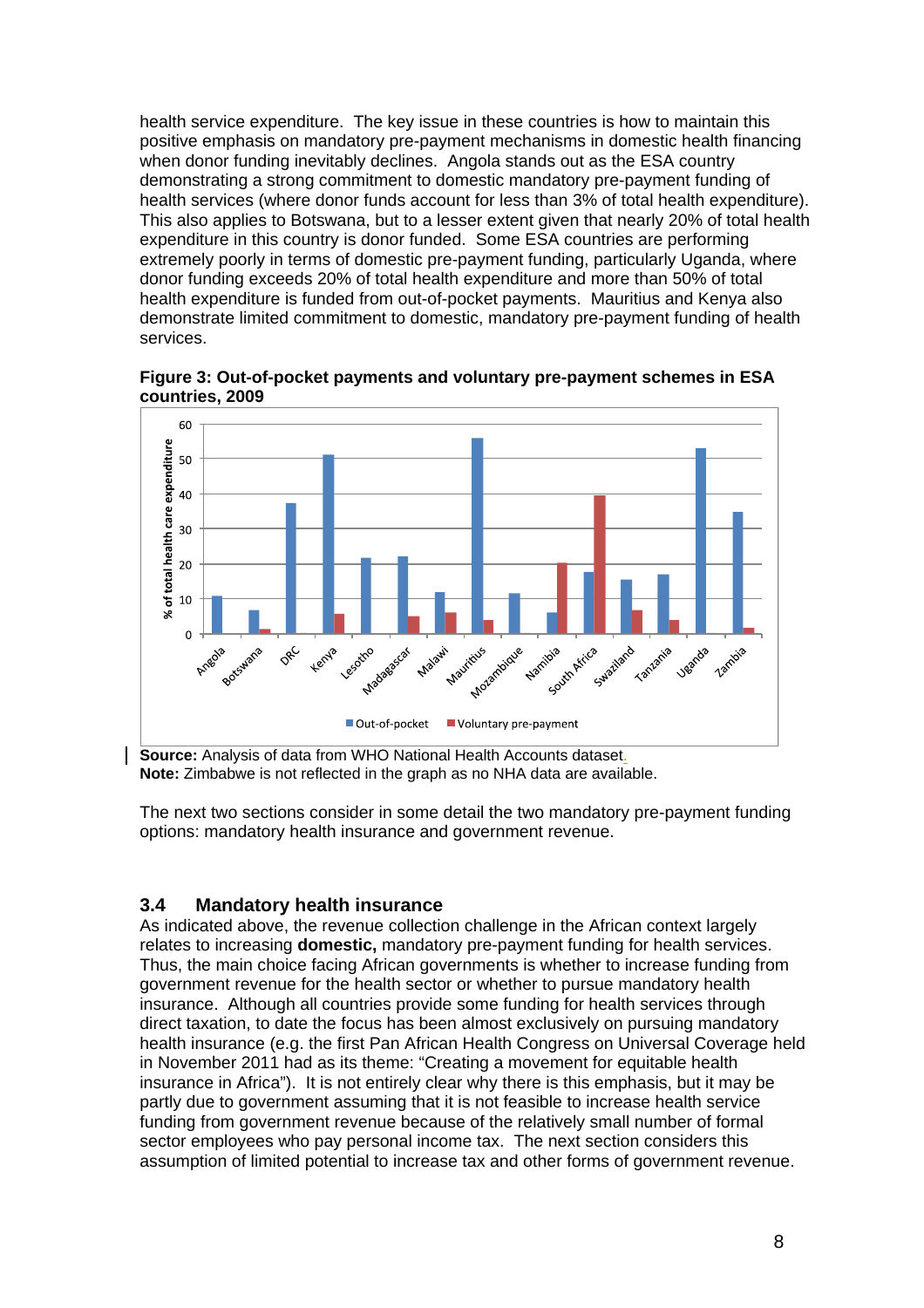For countries choosing to introduce mandatory health insurance (MHI), a key decision is whether MHI will be restricted to formal sector employees or will attempt to cover everyone. Many countries around the world have initiated their MHI by covering only formal sector workers, with MHI contributions being made by both the employees and employers (Carrin and James, 2004). This has been the experience of a number of high-income countries as well as middle-income countries in Latin America. It is also the approach adopted by some African countries. For example, Kenya introduced a National Hospital Insurance Fund to cover formal sector workers in 1966 and Tanzania introduced a National Health Insurance scheme to cover civil servants / government employees in 2001 and later introduced another mandatory scheme to cover formal sector employees of private firms.

The rationale for introducing a MHI for formal sector employees is that it can generate substantial additional revenue for the health sector. Although this revenue will only benefit those who contribute to and are members of the MHI scheme, it will also benefit those who are dependent on tax-funded services as fewer people will be using these services and, therefore, the limited tax funds can be used to provide better services for those who are not MHI members.

Often, however, introduction of MHI results in reduced tax resources being available for publicly funded services. This is because the single largest group of formal sector employees in African countries is usually civil servants, and in some cases (e.g. Tanzania), the MHI focuses exclusively on civil servants. Government generally spends far more general tax resources per civil servant, in the form of employer contributions to MHI, than they would have spent per capita on tax-funded services (Kutzin, 1995). This raises serious equity questions: Is it equitable to devote considerable tax resources to funding better health services for an already privileged group (i.e. those that have jobs and more financial resources than the rest of the population). The other problem with only covering formal sector employees is that it frequently entrenches a two-tier system. While most countries see the introduction of a MHI for formal sector workers as a first step and intend to extend it to others over time, it may entrench a two-tier health system and may become an obstacle to extending coverage. This has been the experience of some Latin American countries (and other countries such as Thailand), where those who are covered by MHI oppose extension to other groups as they are concerned that their benefits may be reduced and do not want to cross-subsidise benefits for poorer groups (Ensor, 2001).

An alternative approach to MHI that some African countries are pursuing (such as Ghana and Rwanda) is to introduce a system that covers the entire population from the outset. Contributions for formal sector workers are deducted from their salaries and employers are usually also expected to contribute. For those outside the formal sector, individuals are expected to register and pay an annual contribution at their local health insurance office and/or teams of people go from door to door to collect contributions. Although there is legislation requiring every person to become a member of the MHI, as there is no mechanism for deducting contributions from the 'incomes' of those outside the formal sector, it is difficult to enforce MHI membership among this group. Rwanda has been more successful at covering a high percentage of its informal sector than Ghana has, because premiums are lower in Rwanda and the government has used donor funds (from the Global Fund) to pay the premiums of the poorest 40% of the population.

Even though such a MHI is intended to cover the entire population, only those who contribute to the MHI actually benefit from the scheme. This means that those who cannot afford to contribute either are excluded or that government finds a way to identify the poor and pays their contributions (or sometimes from donor funds). The experience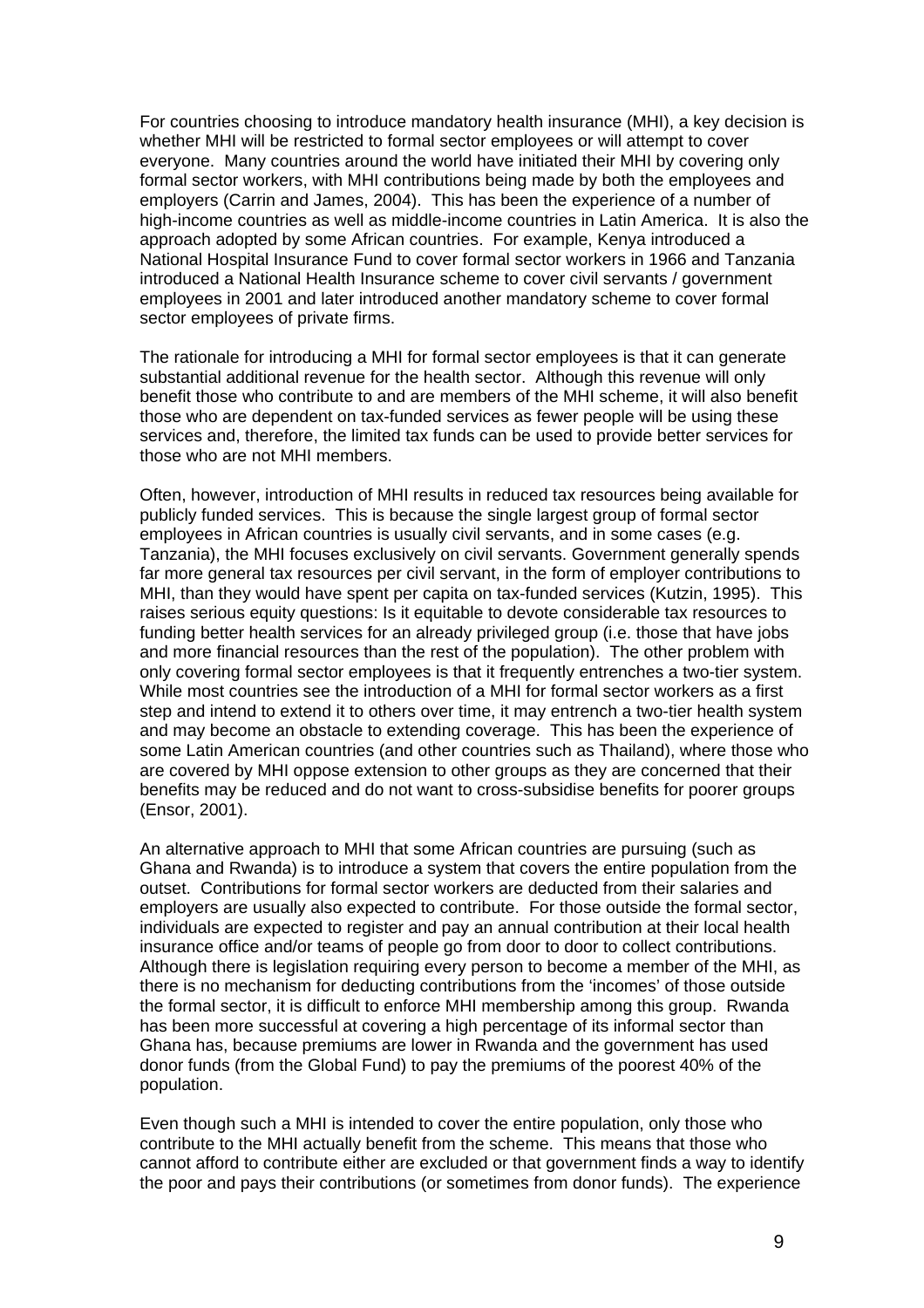with implementing exemptions from user fees (Bitrán and Giedion, 2003; Gilson et al., 1995) highlights how difficult it is to identify those requiring MHI contribution exemptions.

Another challenge is that the MHI contribution needs to be relatively low to ensure that it is affordable to most of those outside formal employment: thus, it tends to generate relatively little revenue. For example, in Ghana contributions generate only 5% of total NHIF revenue from this group (Akazili et al., 2012). In addition, it is relatively expensive to collect these contributions, particularly if it involves collectors going from door to door. The net revenue (i.e. the revenue from the contributions less the costs of collecting these contributions) may be low. The question must be posed as to whether, in reality, it is efficient to attempt to collect MHI contributions from those outside the formal sector.

Furthermore, the contribution for those outside the formal sector is generally a flat amount (e.g. \$1 per person). This is to make it administratively easy to collect. In some instances, such as Ghana, a sliding scale is recommended (i.e. where there are three or four different contribution amounts according to income level). However, it is virtually impossible to determine accurately the income of those outside the formal sector and, in most cases, a single flat amount is charged to everyone in this group. This makes this funding mechanism regressive (i.e. the contribution as a percentage of household income is far greater for poorer than higher income groups). A recent study found that this form of financing is more regressive than any other health financing mechanism, including out-of-pocket payments (Mills et al., 2012).

There are serious challenges to covering those outside the formal employment sector via **contributory** MHI schemes. A key issue for policy makers appears to be the perceived need to generate some revenue from this group given the large informal sector in many African countries. If this is the main rationale, it is important to consider whether there are other, more efficient and equitable, mechanisms of generating revenue from the informal sector that can be devoted to funding health services, such as indirect taxes. This is considered further in the next section.

#### **3.5 Government revenue, including taxation**

As indicated previously, there is often an almost automatic assumption that there is no 'fiscal space' to increase funding of health services from government revenue. It is important to examine this assumption.

*Figure 4* presents government revenue, government expenditure and government debt as a percentage of GDP in those ESA countries for which data are available and compares this with the averages for the IMF categories of countries (advanced economies, emerging markets and low-income countries).

Government revenues range from about 12% of GDP in Madagascar to 33% in the DRC, while government expenditure ranges from less than 13% of GDP in Madagascar to 33% in Mozambique. These ranges are considerably lower than the levels in advanced economies for government revenue (36%) and expenditure (44%). Government debt levels are considerably lower in ESA countries, ranging from less than 26% of GDP in Zambia to 64% in Madagascar, than the average for advanced economies of over 100%.

Government revenue and expenditure in low-income countries are only slightly lower (and government debt slightly higher) than in emerging markets, but these measures are considerably lower in both these categories of countries than in advanced economies. The impact of the global economic crisis is evident when looking at recent trends. Government revenue in advanced economies has declined somewhat since 2006 (from 37.7% in 2006 of GDP to 36.2% in 2010) while government expenditure has increased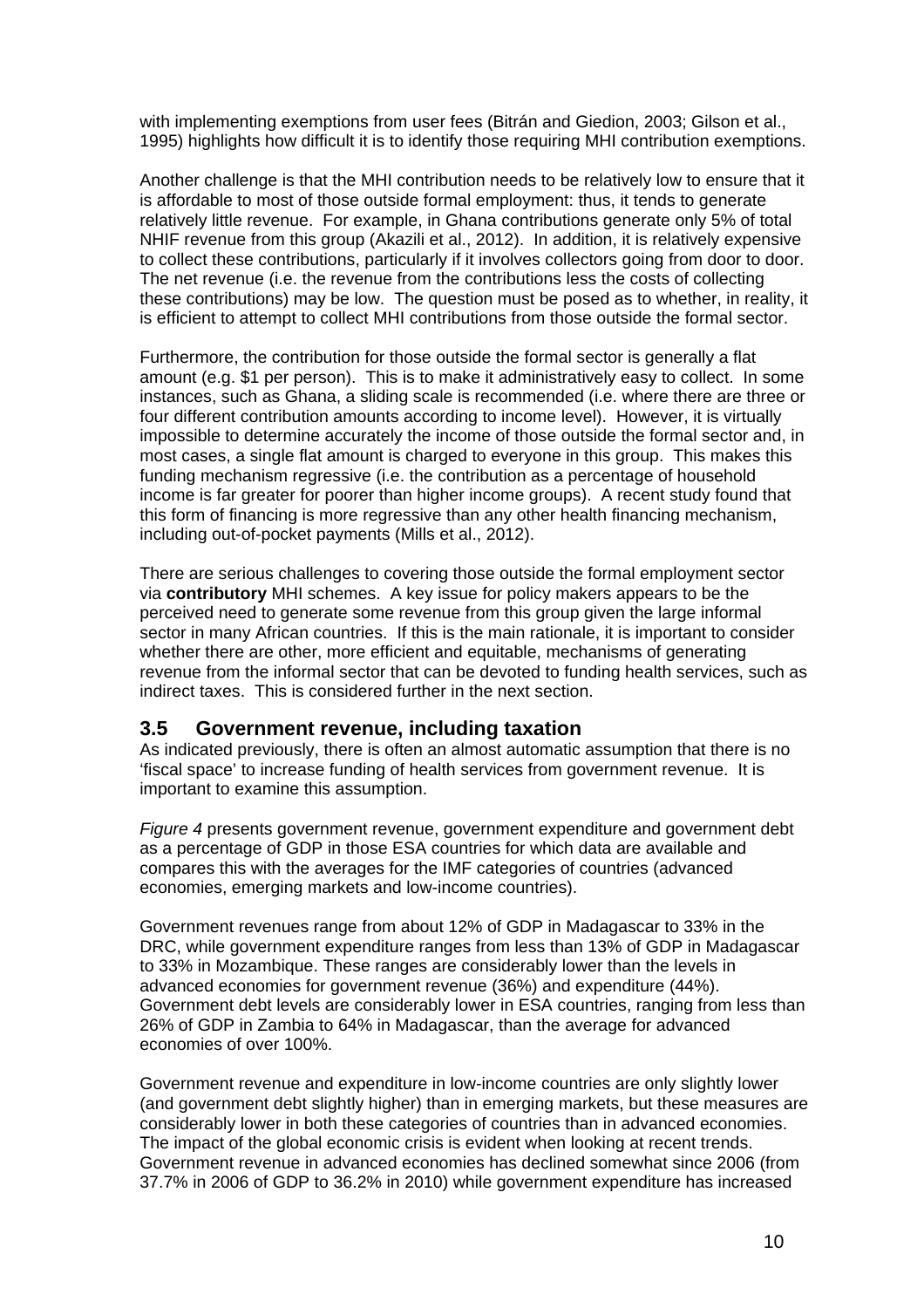from 39.1% of GDP in 2006 to 44% in 2010. Government debt has increased quite dramatically in this group of countries, from 77.2% of GDP in 2006 to 101.4% in 2010. Emerging markets and low-income countries have shown similar trends. Thus, the current global international crisis does not substantially affect the **relative** levels of these indicators across the different categories of countries.



**Figure 4: Fiscal indicators for ESA countries compared with averages for different categories of country, 2010** 

**Source:** International Monetary Fund, 2012.

*Figure 4* shows that in general government revenue and expenditure as a percentage of GDP in ESAs is considerably lower than in advanced economies, particularly in Zambia, Uganda and Madagascar. The political situation in Madagascar has severely affected government revenue and expenditure, which are far lower in 2010 than in 2006, and debt levels have increased rapidly.

There is an empirical relationship between a country's level of economic development and levels of government revenue and expenditure, with higher government revenue and expenditure in higher-income countries. However, there is considerable variation in government revenue and expenditure levels across different countries with some lowerincome countries (e.g. DRC and Mozambique) achieving levels that are more comparable to high-income countries. Given that all of these measures are expressed relative to GDP and that some lower-income countries are able to attain higher levels of revenue and expenditure, the question remains as to whether there is scope for increasing the fiscal space within the so-called emerging markets and low-income countries.

In considering fiscal space for government spending on health services, it is also important to consider the extent of prioritisation of the health sector in terms of government spending. *Figure 5* indicates that most ESA countries (for which data are available on government spending excluding donor funds) are devoting less than 10% of total government expenditure to the health sector. Mozambique and Tanzania are prioritising the health sector to a greater extent than other ESA countries are. However,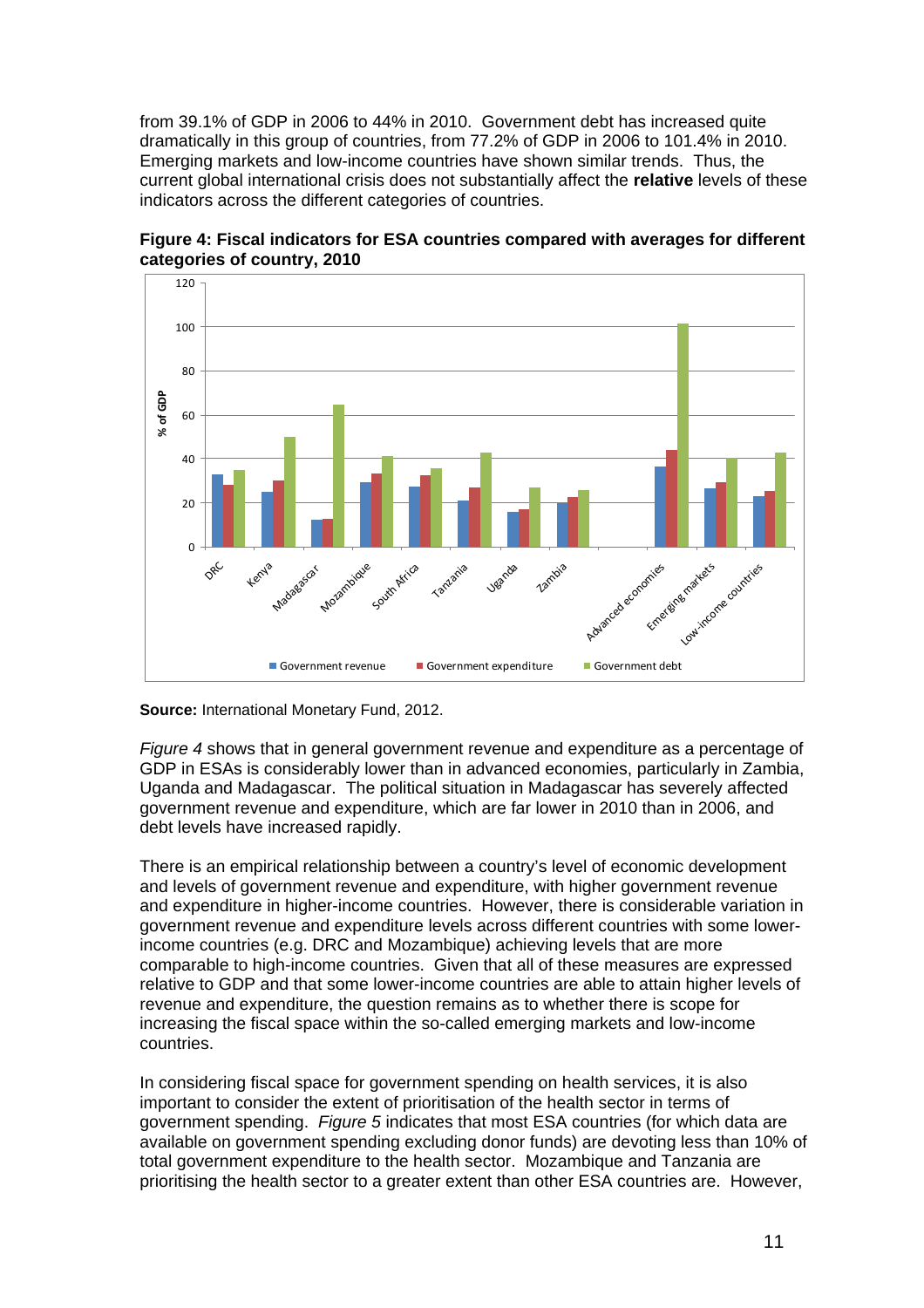no ESA countries for which data are available have achieved the Abuja target, which is a commitment made by African heads of state to devoting 15% of government funds to the health sector (OAU, 2001).



**Figure 5: Government prioritisation of the health sector in ESA countries, 2005 and 2007** 

**Source:** Data provided directly by WHO on request (spending from government funding sources excluding donor funding not yet posted on WHO NHA website).

The above data strongly suggest that government is not adequately exploring funding of health services. What options are available to African governments in terms of increasing funding of health services from tax and related government revenue (e.g. some countries generate revenue from royalties on natural resources such as gold, copper and oil, and not only from taxes)?

The first option, and one that should be explored before considering increasing tax rates, is to improve the collection of tax revenue. A number of countries (most notably Kenya and South Africa) have taken steps to do this and have managed to dramatically increase tax revenue above previous levels. The kinds of strategies used by the South African Revenue Services (SARS) include:

- An amnesty on prosecution for unpaid taxes was offered to everyone who registered (whether for personal income tax, company tax or VAT etc.) and paid taxes in future;
- The process for submitting tax returns was simplified (including introducing e-filing) and local tax office staff were trained in client-oriented services and to provide assistance in completing tax forms etc.;
- Information systems were dramatically improved; and
- A zero-tolerance approach to corruption was implemented effectively.

Many low- and middle-income countries are trying to address the loss of potential government revenue. For example, high net-worth individuals (including corrupt politicians) and multinational organisations shift resources to other countries, not only depriving government of tax revenue but also the country of investment capital. The Tax Justice Network (2008) recently reported 'capital flight' of more than \$600 billion between 1970 and 2004 from 40 African countries. Also, countries with large deposits of natural resources should benefit from the extraction and sale of these resources.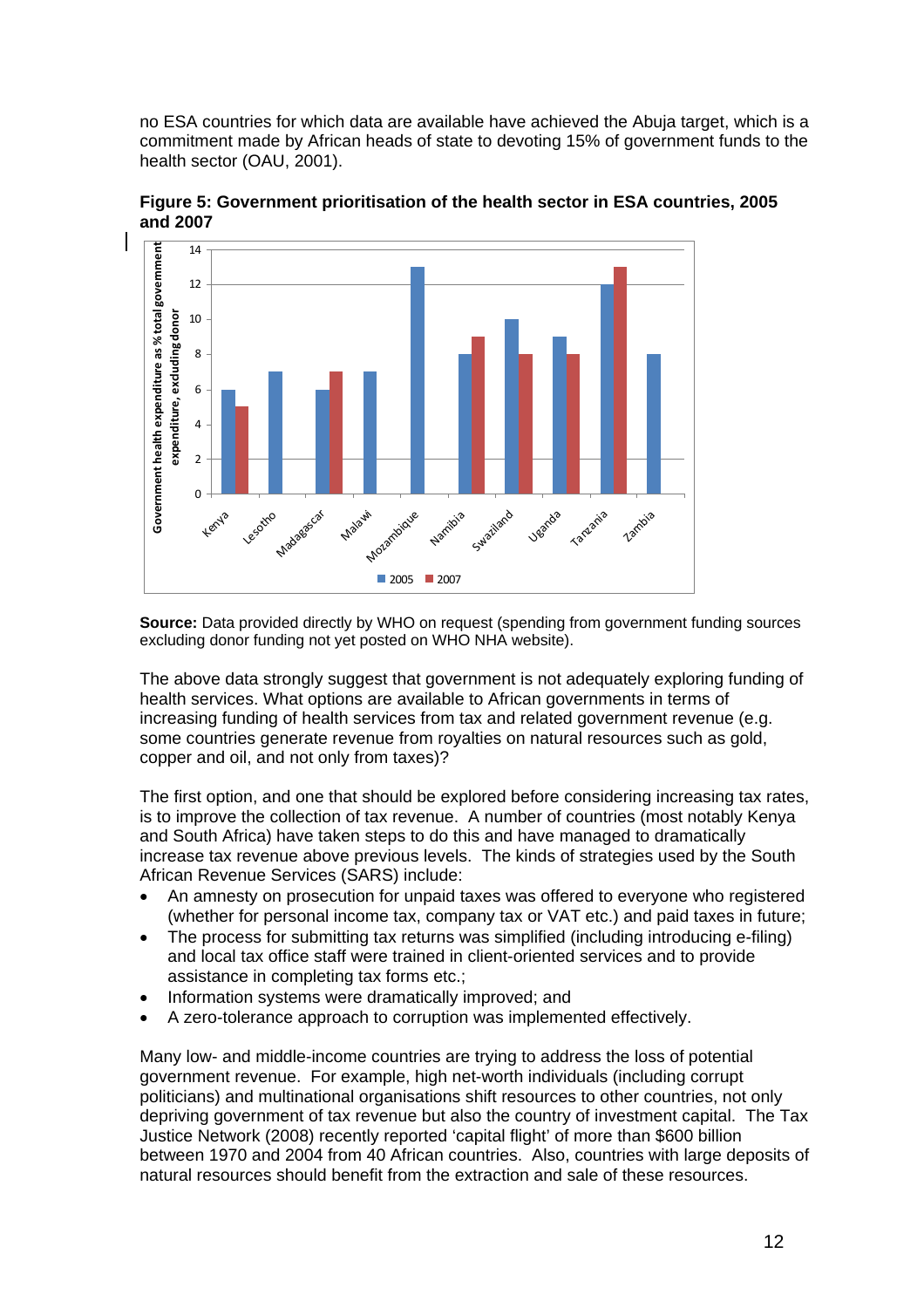In addition to improving revenue collection, countries that have relatively low tax to GDP ratios could consider increasing tax rates. Direct taxes on personal and company income may be considered, particularly in countries with high levels of income inequality. As shown in *Figure 6,* most ESA countries have a Gini Index far exceeding 40 (the higher the index, the more unequal the distribution of income). Angola, Botswana, Namibia and South Africa have the highest levels of income inequality.



**Figure 6: Income inequalities in ESA countries, 2007** 

Where the distribution of income is very skewed, an argument could be made for placing the burden of tax payments on those who receive most of the income, which is generally those who are personal income tax payers. Increased personal income tax rates may be particularly appropriate if these rates are currently low. The maximum marginal tax rate (i.e. charged to the highest income individuals) ranges from 25% in Botswana to 50% in the DRC. Most ESA countries have a maximum marginal personal income tax rate of about 30% (Kenya, Tanzania, Uganda and Zambia are at 30%, with Mozambique at 32% and Swaziland at 33%), while Namibia and South Africa have higher rates of 37% and 40%, respectively. Most high-income countries have maximum marginal tax rates of 40% to 50%, while some exceed 60% (e.g. Denmark) (EconStats, 2012).

The decision to increase company income or profit taxes is less clear-cut. This is because company tax may be shifted onto consumers rather than be borne by the company owners or shareholders. Where there is limited real competition between companies, the company can set any price it chooses for its product; thus, it can pass on increased tax charges to those who buy these products in the form of higher prices. Thus, caution should be exercised when considering increases in company tax.

The potential for generating additional funding from indirect taxes (such as VAT and import duties) should also be considered, particularly in countries with lower levels of income inequalities and where generating revenue from the informal sector is seen as important. Everyone pays direct taxes, not only those who work in the formal employment sector, i.e. there is a broad base for these taxes. More importantly, VAT and some other indirect taxes are progressive in many low-income countries (Mills et al.,

**Source:** UNDP, 2009.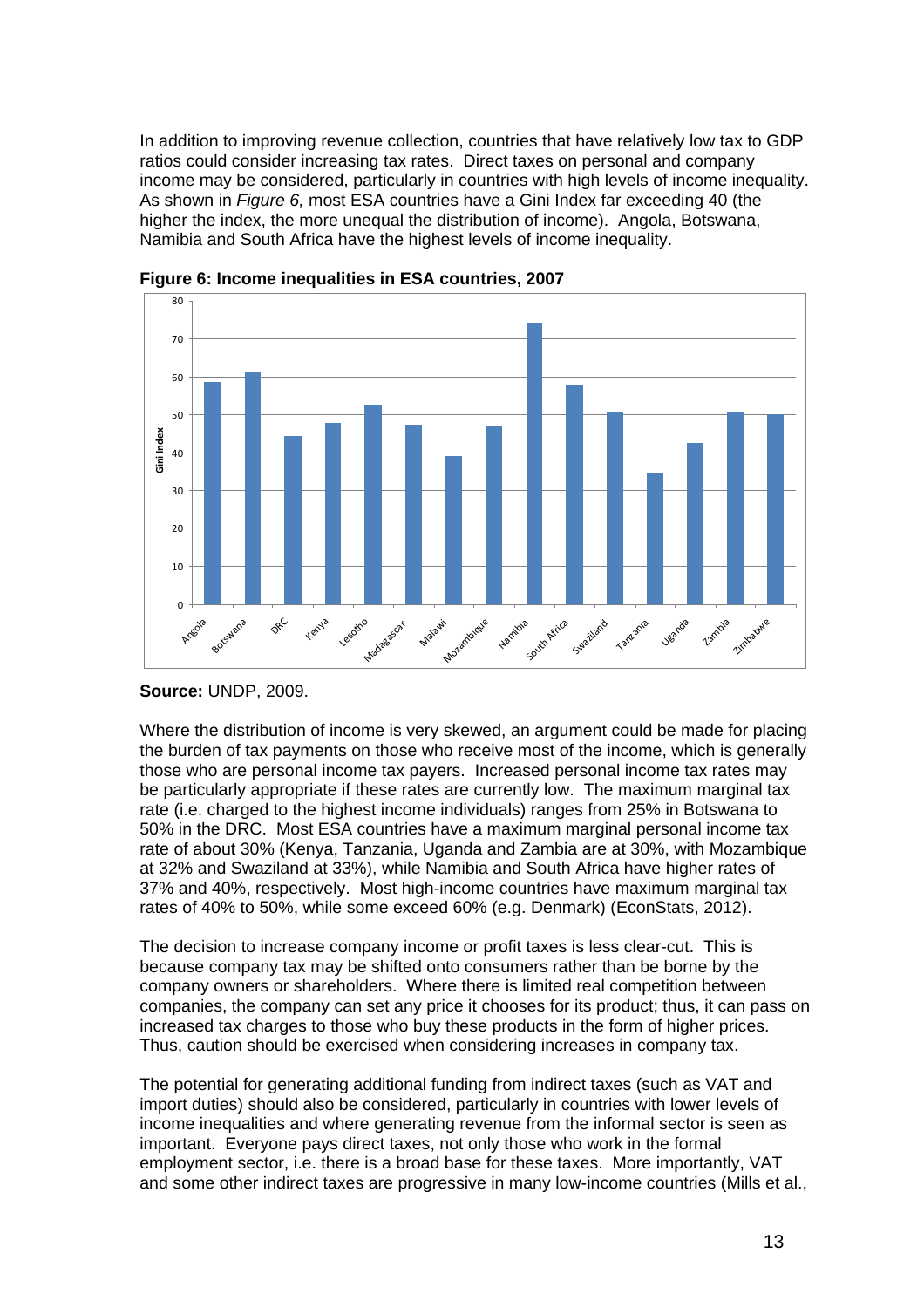2012; O'Donnell et al., 2008). The reason is that in many low-income countries a relatively large rural population are engaged in subsistence agriculture or purchase fresh produce in local markets and do not purchase many items subject to VAT. An increase in VAT can generate considerable revenue in these countries. For example, in Ghana, VAT was increased from 12.5% to 15% with the additional 2.5% being a NHI levy. This NHI levy contributes over 70% of all revenue for the NHI. If indirect taxes are considered as a mechanism for increasing tax revenue to fund health services, the following issues should be taken into account:

- Determine whether that particular tax is progressive or regressive, and the emphasis should be placed on progressive taxes to promote equity in health service funding. Certain indirect taxes can be regressive (e.g. excise duties on kerosene); this occurs where poorer groups have relatively high use of these items.
- If increased VAT is being considered, ensure that goods and services purchased by the poor (e.g. basic food items) are not subject to VAT.

A growing number of low- and middle-income countries, including African countries, are also exploring 'innovative financing mechanisms' to supplement funding for health services. These are generally new taxes or ones that may not have been used traditionally for funding health services. For example, a health tax may be imposed on particularly profitable companies (such as cell phone companies in Gabon, mining companies in Australia and pharmaceutical companies in Pakistan) and on various forms of financial transactions (as on remittances in Gabon and on investment income in Zambia). A tax on financial transactions in Brazil generates about \$20 billion a year for that country (The Economist, 2007). Some countries also argue for revenue from excise on tobacco and alcohol products to be devoted to funding the health sector. These excise taxes are, however, already part of general tax revenue; if they are dedicated to the health sector, general revenue could decline. Specific increases in these excise taxes could be introduced and dedicated to health. Some countries are exploring implementation of new excise taxes on other unhealthy products, such as food and beverages with high sugar content.

### **4. Pooling**

The issue of pooling of funds is closely related to the discussion of the relative advantages and disadvantages of mandatory health insurance and government revenue. It is critical to minimise fragmentation in funding pools, particularly if the goal is to achieve universal coverage. Integrated funding pools achieve cross-subsidies, whereas separate funding pools for different groups limit cross-subsidies and are often difficult to merge at a later stage.

For example, if there is one large MHI pool covering those in formal employment and another pool of tax funds to cover the rest of the population, higher income and generally more healthy individuals are in the MHI pool while the tax funding pool serves those with the greatest burden of ill-health. Fragmentation of funding pools undermines risk crosssubsidies and constrains income cross-subsidies. While there may be progressive tax funding (i.e. there are some income cross-subsidies as higher income groups are paying a higher percentage of their income in taxes than lower income groups are), the highest income groups are contributing additional funds to the MHI pool. However, these funds cannot be used for services for poorer groups (i.e. there are no income cross-subsidies across all health service fund pools). This can be avoided if MHI contributions and funding from government revenue are put in a common pool, as is being done in a growing number of countries. This would mean that service benefits would be identical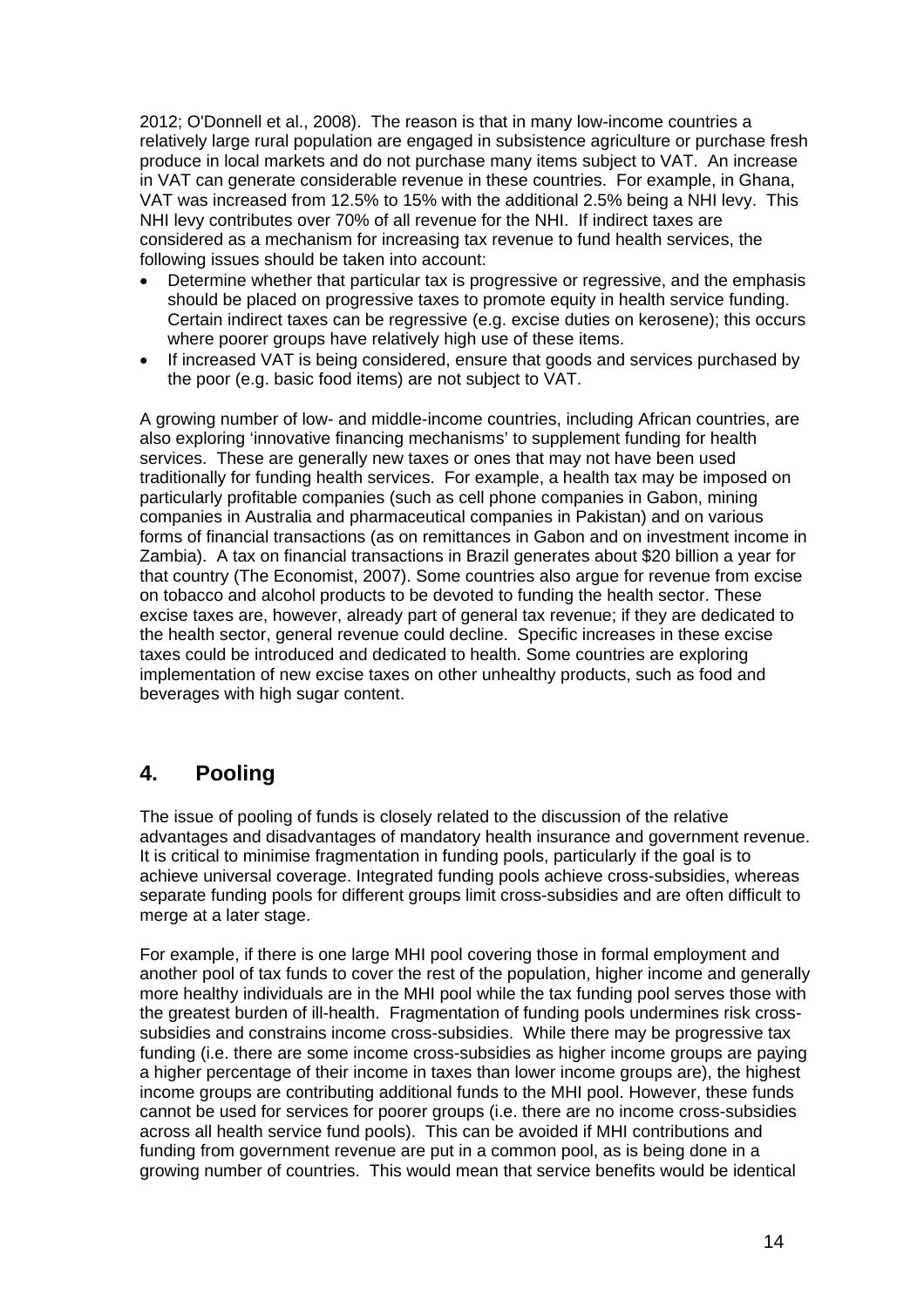for everyone and would be an entitlement rather than tied to whether or not one makes a MHI contribution. This begs the question of whether to impose MHI contributions or to increase income taxes and introduce a payroll tax for employers. In this situation, the distinction between MHI contributions and increased taxes on formal sector employees and employers becomes somewhat theoretical.

Fragmentation tends to be even greater in the case of voluntary health insurance. For example, South Africa has more than 100 individual medical schemes comprising a total membership of just over eight million people. There is similar fragmentation in the case of community-based health insurance schemes (e.g. in Tanzania, each district has a separate Community Health Fund for the rural populations as well as TIKA funds for different groups of informal sector workers in urban areas) (Mtei et al., 2012). This level of fragmentation not only severely limits cross-subsidies, it creates major sustainability challenges as each risk pool is quite small. It is possible to create an integrated pool where there are many individual insurance schemes through a risk-equalisation mechanism. A risk-equalisation fund (REF) redistributes contribution revenue across individual schemes according to the risk profile of each scheme's members (i.e. schemes with more high risk members receive transfers from the REF whereas schemes with low-risk membership make payments to the REF). However, only a limited number of high-income countries have such mechanisms and they are costly and information intensive. Most low- and middle-income countries simply do not have the capacity to implement effective risk-equalisation mechanisms.

From an equity (and efficiency) perspective, it is preferable to minimise the number of fund pools, particularly for mandatory pre-payment funds, with a single pool allowing for the greatest income and risk cross-subsidies.

# **5. Purchasing**

While the financing function most frequently focused on is that of revenue collection, the purchasing function is critical for achieving universal coverage. The purchasing function determines how available resources are used and whether or not funds translate into effective health services that are available to all. Often, a strong relationship exists between pooling and purchasing in that the organisation that pools funds is usually also responsible for purchasing services.

Purchasing involves determining service benefit entitlements (what services are purchased with the pooled funds and how people will access these services) and to pay service providers (Kutzin, 2001). Internationally, attention is increasingly being paid to whether a purchaser is passive, in the sense that it simply transfer funds to providers, or is active in identifying the health service needs of the population, aligning services to these needs, paying providers in a way that creates incentives for the efficient provision of quality services, monitoring the performance of providers and taking action against poor performance.

Almost no consideration has been given to how to promote active, or strategic, purchasing in ESA countries. In most cases, government funds are transferred passively to public (and sometimes mission) health facilities through line-item budgets, which provide limited incentives for efficient provision of quality health services. Insufficient attention is paid to ensuring that health services are in line with the needs of local communities and the monitoring of provider performance is weak. Private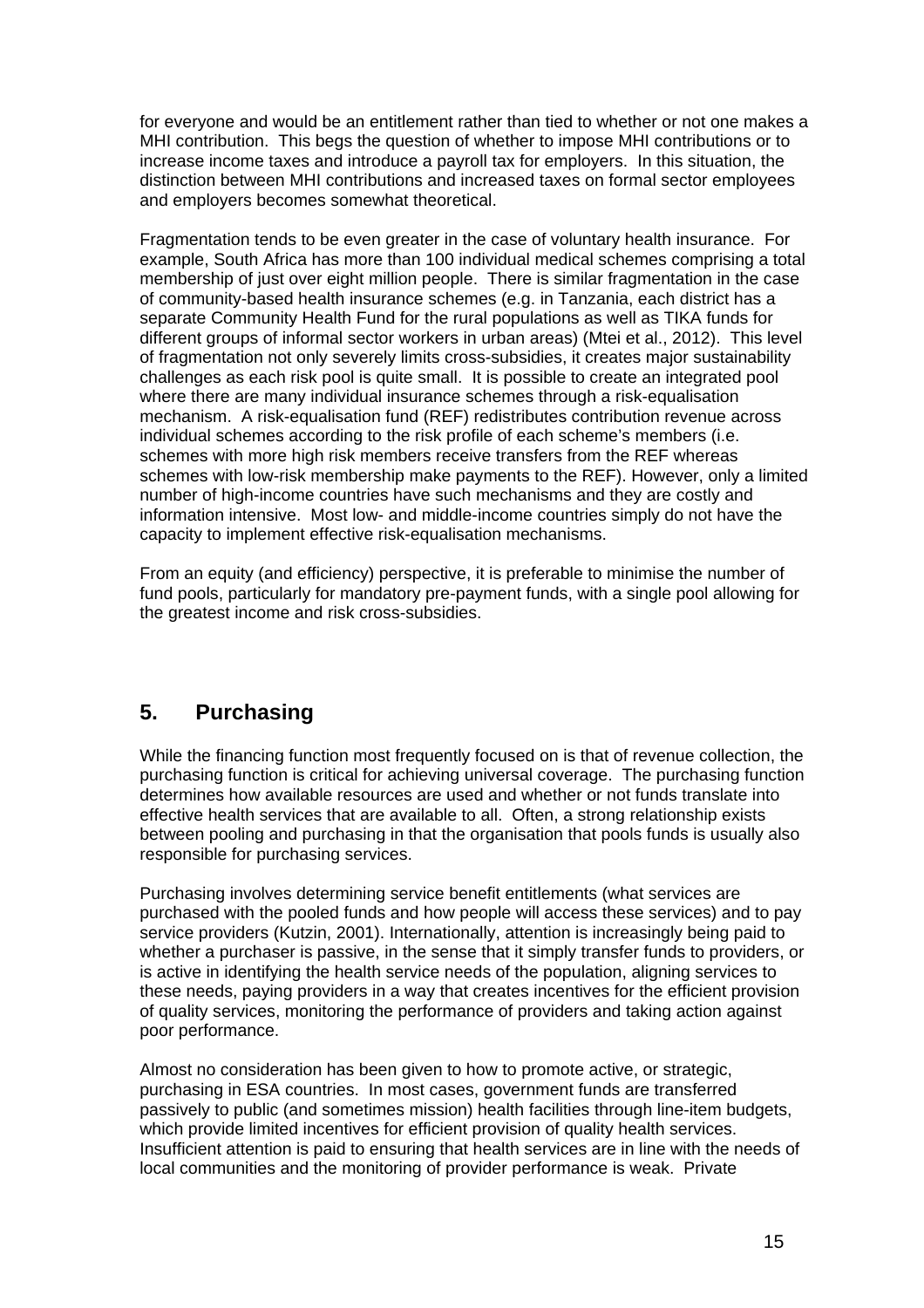insurance schemes also tend to be passive purchasers in that they often pay providers on a fee-for-service basis according to bills submitted to them.

Apart from efforts in some countries to allocate resources between geographic areas using needs-based formulae, just about the only purchasing-related intervention introduced in some ESA countries in recent years is what is termed 'pay-forperformance' (P4P). P4P refers to making payments to providers for specific services on the basis of achieving predetermined performance targets; it is sometimes called results-based financing (RBF) or performance-based financing (PBF) (Honda, 2012). P4P has been used to achieve the MDGs by providing incentives for provision of more and better quality child and maternal health services or for specific diseases such as tuberculosis. While P4P is an attempt to incentivise improvements in service delivery, a number of systematic reviews have found little evidence that P4P mechanisms are achieving the desired impact (Oxman and Fretheim, 2009; Eldridge and Palmer, 2009; Witter et al., 2012; Lagarde et al., 2010). Importantly, a number of unintended consequences, adverse effects on quality of care for the services not subject to P4P have occurred (i.e. providers focus far more on services for which they will receive P4P payments to the detriment of all other services) (Lagarde et al., 2010). Other problems include false reporting to inflate performance claims.

To achieve overall improvements in health services, and not simply a few specific interventions, more comprehensive purchasing reforms need to be introduced. It is unlikely that ESA countries will be able to make substantial progress towards universal coverage without pursuing active or strategic purchasing: ensuring equitable and efficient delivery of quality health services that meet the needs of communities depends on active purchasing. This may require institutional change; for example, government departments or ministries are often constrained in their ability to change the way in which providers are paid (i.e. to move away from line-item budgeting). For this reason, a number of low- and middle-income countries (LMICs) are establishing semi-autonomous public entities that can take on active purchasing functions.

For example, South Africa is proposing to pursue a universal health system by introducing a National Health Insurance Fund (NHIF). While some are confused by the reform being termed a NHI, which they assume to mean that it will be a mandatory health insurance scheme, it will in fact be funded through increased tax funds; a key element of the reform is to establish a NHIF as a semi-autonomous purchasing organisation.

This is the route taken by some LMICs in central and eastern Europe. New institutions were created outside the Ministry of Health along with the introduction of new dedicated taxes to take on an active purchasing role in Albania, Bosnia and Herzegovina, Bulgaria, Croatia, the Czech Republic, Estonia, Hungary, Kyrgyzstan, Lithuania, Macedonia, Moldova, Poland, Romania, the Russian Federation, Serbia and Montenegro, Slovakia and Slovenia (Kutzin et al., 2010). The experience of these countries provides useful insights into how to ensure good governance and accountability of these purchasing institutions.

While improved purchasing is critical for pursuing universal coverage, little research has been undertaken on this issue within ESA countries. This is an important area for future research.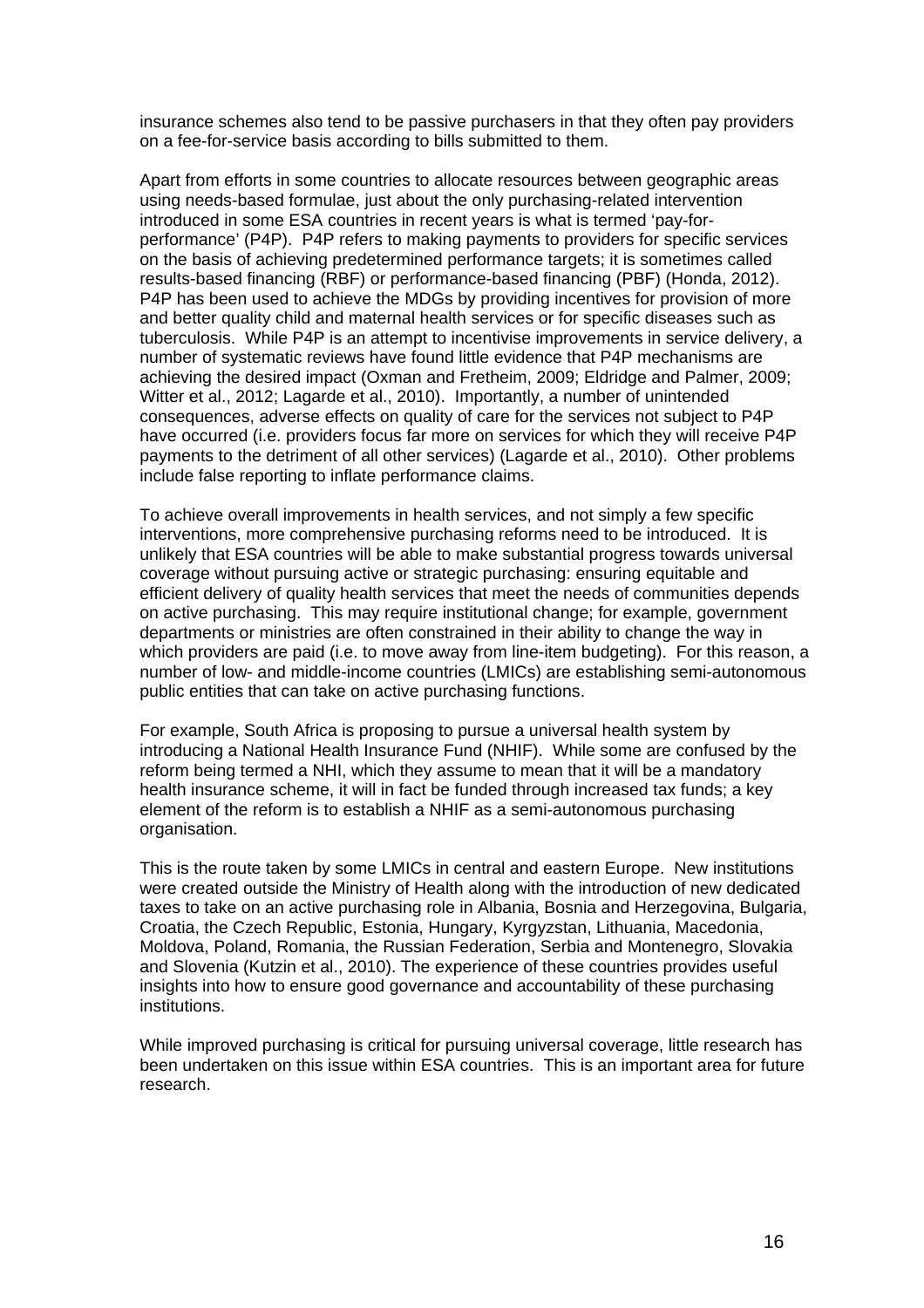# **6. Service delivery and management**

Reforms in the health financing system, whether in relation to revenue collection, pooling and/or purchasing, are of no value if services are not available or of adequate quality to be effective. Clearly, moving towards universal coverage requires improvements in service delivery and management.

It is beyond the scope of this paper to discuss this issue in any detail, but two issues are particularly important in relation to the goal of universal coverage. First, facility-level management requires improvement. Not only should management capacity be improved, greater decision-making responsibility should gradually be granted to hospital and district level managers. At present, managers in public sector facilities can make few management decisions, which limits the extent to which they can be responsive to patients and staff needs as well as the ability to hold them accountable. Decentralisation of management responsibility should be accompanied by the development of governance structures that allow for accountability to the local community.

Second, emphasis should be placed on improving services at the primary health service level. Although there should be appropriate referral mechanisms for specialist and inpatient services, primary level services are able to address most of the preventive, promotive, curative and rehabilitative service needs of the population in ESA countries. Importantly, research shows that services at this level of the health system are reaching the poor (Ataguba and McIntyre, 2012; Mtei et al., 2012). Thus, improving primary health services offers the greatest potential for not only increasing population coverage, but also service coverage in that a wide range of services can be provided at affordable cost at this level. While the focus in this paper has been on health systems, the importance of other social determinants of health should not be forgotten. It is also at the primary service level that progress can be made in addressing some of these social determinants through community and inter-sectoral action.

# **7. Conclusions**

This paper has explored the implications of the goal of universal coverage for health financing in ESA countries. Consideration of health financing for universal coverage is framed within an explicit value base, whereby everyone should have access to the **same** benefit entitlements and the health system should be based on social solidarity.

The review of health financing using this value base highlights that in relation to revenue generation, far more emphasis should be on government revenue funding for health services in ESA countries. While mandatory health insurance schemes can also generate additional revenue for health services, these funds should be pooled with funds from government revenue to ensure that a two-tier system is not created and that all receive the same service benefits. Although there is limited evidence in relation to purchasing in ESA countries, introducing active purchasing of services, as well as addressing service delivery and management challenges, will be essential if universal access to services of appropriate quality is to be achieved.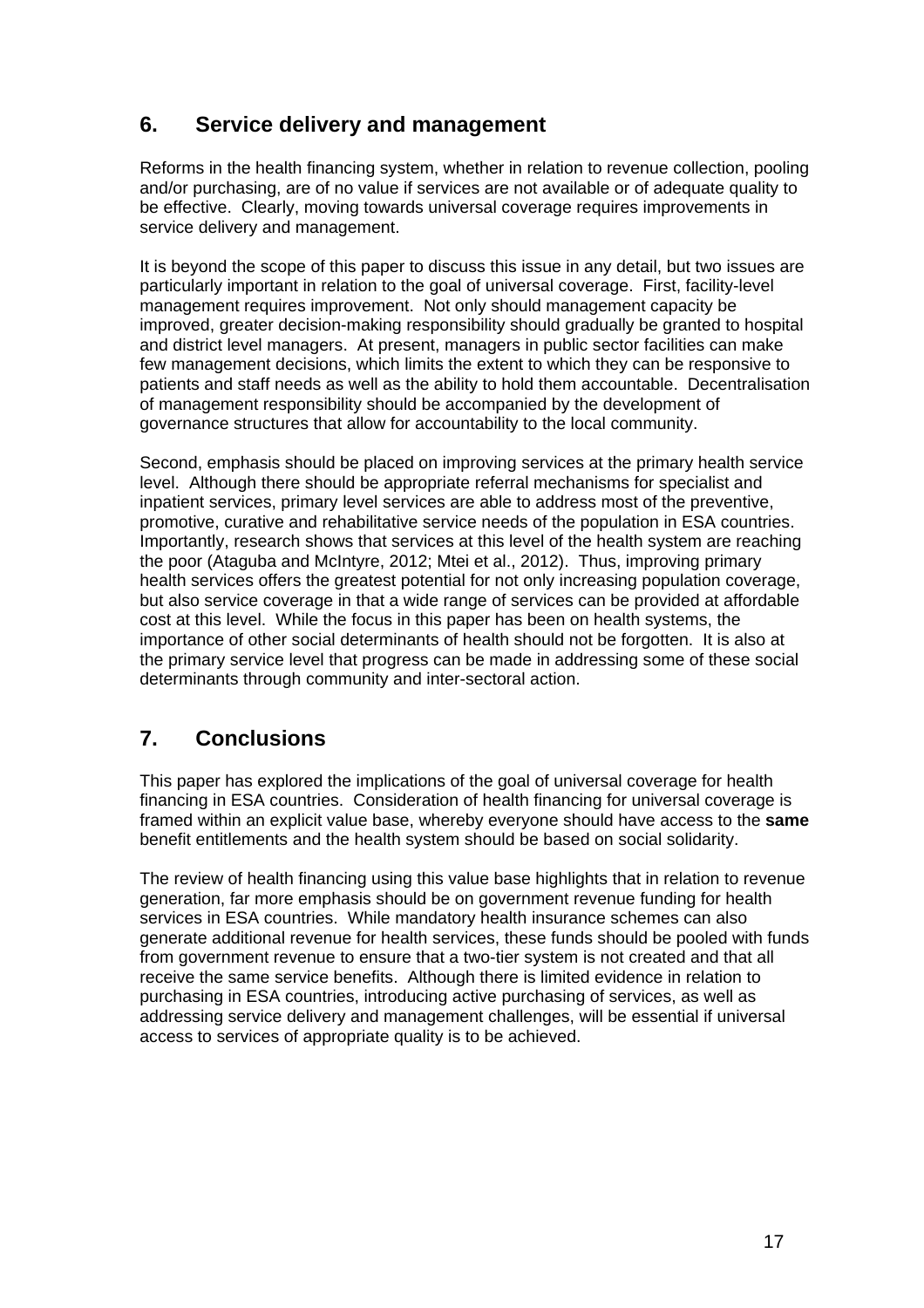### **References**

- 1. Agyepong I and Adjei S (2008) 'Public social policy development and implementation: A case study of the Ghana National Health Insurance scheme,' *Health policy and planning,* doi:10.1093/heapol/czn002**,** 1-11.
- 2. Akazili J, Garshong B, Aikins M, Gyapong J. and Mcintyre D (2012) 'Progressivity of health care financing and incidence of service benefits in Ghana,' *Health policy and planning* 27**:**13-22.
- 3. Ataguba JE and Mcintyre D (2012) 'Paying for and receiving benefits from health services in South Africa: Is the health system equitable?' *Health policy and planning* 27:35-45.
- 4. Bennett S (2004) 'The role of community-based health insurance within the health care financing system: a framework for analysis,' *Health policy and planning* 19**:**147-158.
- 5. Bennett S, Creese A and Monasch R (1998) 'Health insurance schemes for people outside formal sector employment,' *ARA Paper No. 16.* Geneva: Division of Analysis, Research and Assessment, World Health Organisation.
- 6. Bitrán R and Giedion U (2003) 'Waivers and exemptions for health services in developing countries,' *Social Protection Discussion Paper Series No. 0308*. The World Bank: Washington DC.
- 7. Burnham G, Pariyo G, Galiwango E and Wabwire-Mangen F (2004) 'Discontinuation of cost sharing in Uganda,' *Bulletin of the World Health Organisation* 82**:**187-195.
- 8. Carrin G and James C (2004) 'Reaching universal coverage via social health insurance: Key design features in the transition period,' *Discussion Paper Number 2*. World Health Organisation: Geneva.
- 9. Criel B and Waelkens M (2003) 'Declining subscriptions to the Maliando Mutual Health Organisation in Guinea-Conakry (West Africa): What is going wrong?' *Social science and medicine* 57:1205-1219.
- 10. Deininger K and Mpuga P (2004) 'Economic and welfare effects of the abolition of health user fees: Evidence from Uganda,' *World Bank Policy Research Working Paper 3276.* World Bank: Washington DC.
- 11. EconStats (2012). Highest marginal tax rate, individual rate. http://www.econstats.com/wdi/wdiv\_445.htm; Accessed 17 November 2012.
- 12. Ekman B (2004) 'Community-based health insurance in low-income countries: A systematic review of the evidence,' *Health policy and planning* 19:249-270.
- 13. Eldridge C and Palmer N (2009) 'Performance-based payment: some reflections on the discourse, evidence and unanswered questions,' *Health policy and planning* 24:160–166.
- 14. Ensor T (2001) 'Transition to universal coverage in developing countries: An overview,' Centre for Health Economics, University of York: York.
- 15. Gilson L and Mcintyre D (2005) 'Removing user fees for primary care in Africa: The need for careful action,' *British medical journal* 331:762-765.
- 16. Gilson L, Russell S and Buse K (1995) 'The political economy of user fees with targeting: Developing equitable health financing policy,' *Journal of international development* 7:369-401.
- 17. Honda A (2012) '10 best resources on … pay for performance in low- and middle-income countries,' *Health policy and planning,* Advance access published September 7, 2012.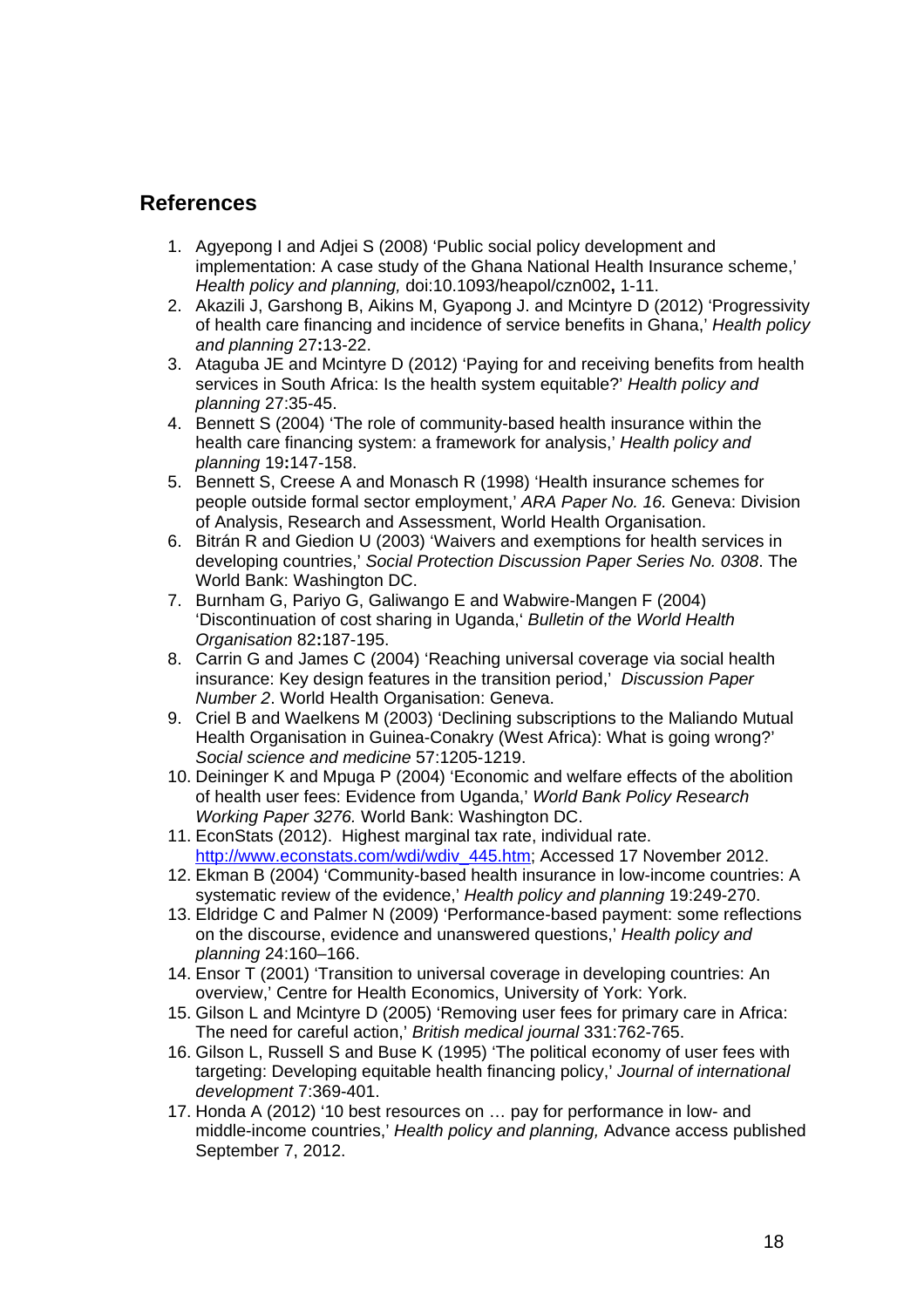- 18. International Monetary Fund (2012) 'Fiscal monitor. Tacking stock: A progress report on fiscal adjustment,' International Monetary Fund: Washington DC.
- 19. Jakab M and Krishnan C (2004) *'Review of the strengths and weaknesses of community financing'* in Preker A and Carrin G. (eds.) *Health financing for poor people: Resource mobilization and risk sharing.* World Bank: Washington DC.
- 20. Kutzin J (1995) 'Experience with organizational and financing reform of the health sector,' *SHS Current Concerns Paper No 8*. Division of Strengthening of Health Services, World Health Organisation: Geneva.
- 21. Kutzin J (2001) 'A descriptive framework for country-level analysis of health care financing arrangements,' *Health policy* 56**:**171-204.
- 22. Kutzin J, Cashin C and Jakab M (eds.) 2010. *Implementing health financing reform: Lessons from countries in transition*. European Observatory on Health Systems and Policies: Copenhagen.
- 23. Lagarde M and Palmer N (2011) 'The impact of user fees on access to health services in low- and middle-income countries,' *The Cochrane Review* 1-68.
- 24. Lagarde M, Powell-Jackson T and Blaauw D (2010). 'Managing incentives for health providers and patients in the move towards universal coverage,' Background paper for the global symposium on health systems research. World Health Organisation: Geneva.
- 25. Logie D, Rowson M and Ndagije F (2008). 'Innovations in Rwanda's health system: Looking to the future,' *Lancet* 372:256–61.
- 26. Mcintyre D (2012) 'What healthcare financing changes are needed to reach universal coverage in South Africa,' *South African medical journal* 102:489-490.
- 27. McPake B, Brikci N, Cometto G, Schmidt A and Araujo E (2011) 'Removing user fees: Learning from international experience to support the process,' *Health policy and planning* 26:104-117.
- 28. Médecins Sans Frontières (2008) '"No cash, no care": How user fees endanger health,' Médecins Sans Frontières: Brussels.
- 29. Meesen B, Gilson L and Tibouti A (2011) 'User fee removal in low-income countries: Sharing knowledge to support managed implementation,'*Health policy and planning* 26:1-4.
- 30. Mills A, Akazili J, Ataguba J, Borghi J, Garshong B, Makawia S, Mtei G, Harris B, Macha J, Meheus F and Mcintyre D (2012) 'Equity in financing and use of health care in Ghana, South Africa and Tanzania: Implications for paths to universal coverage,' *Lancet* 380:126-133.
- 31. Mtei G, Makawia S, Ally M, Kuwawenaruwa A, Meheus F and Borghi J (2012) 'Who pays and who benefits from health care? An assessment of equity in health care financing and benefit distribution in Tanzania,' *Health policy and planning* 27:23-34.
- 32. Nabyonga Orem J, Mugisha F, Kirunga C, Macq J and Criel B (2011) 'Abolition of user fees: The Uganda paradox,' *Health policy and planning* 26:41-51.
- 33. Nimpagaritse M and Bertone M (2011) 'The sudden removal of user fees: The perspective of a frontline manager in Burundi,' *Health policy and planning* 26: 63- 71.
- 34. O'Donnell O, Van Doorslaer E, Rannan-Eliya, R, Somanathan A, Adhikari S, Akkazieva B, Harbianto D, Garg C, Hanvoravongchai P, Herrin A, Huq M, Ibragimova S, Karan A, Kwon S, Leung G, Lu J, Ohkusa Y, Pande B, Racelis R, Tin K, Tisayaticom K, Trisnantoro L, Wan Q, Yang B and Zhao Y (2008) 'Who pays for health care in Asia?' *Journal of health economics* 27:460-475.
- 35. OAU (2001) 'Abuja Declaration on HIV/AIDS, tuberculosis and other related infectious diseases,' Organisation of African Unity: Addis Ababa.
- 36. Oxman A and Fretheim A (2009) 'Can paying for results help to achieve the Millennium Development Goals? A critical review of selected evaluations of results-based financing,' *Journal of evidence-based medicine* 2**:**184–95.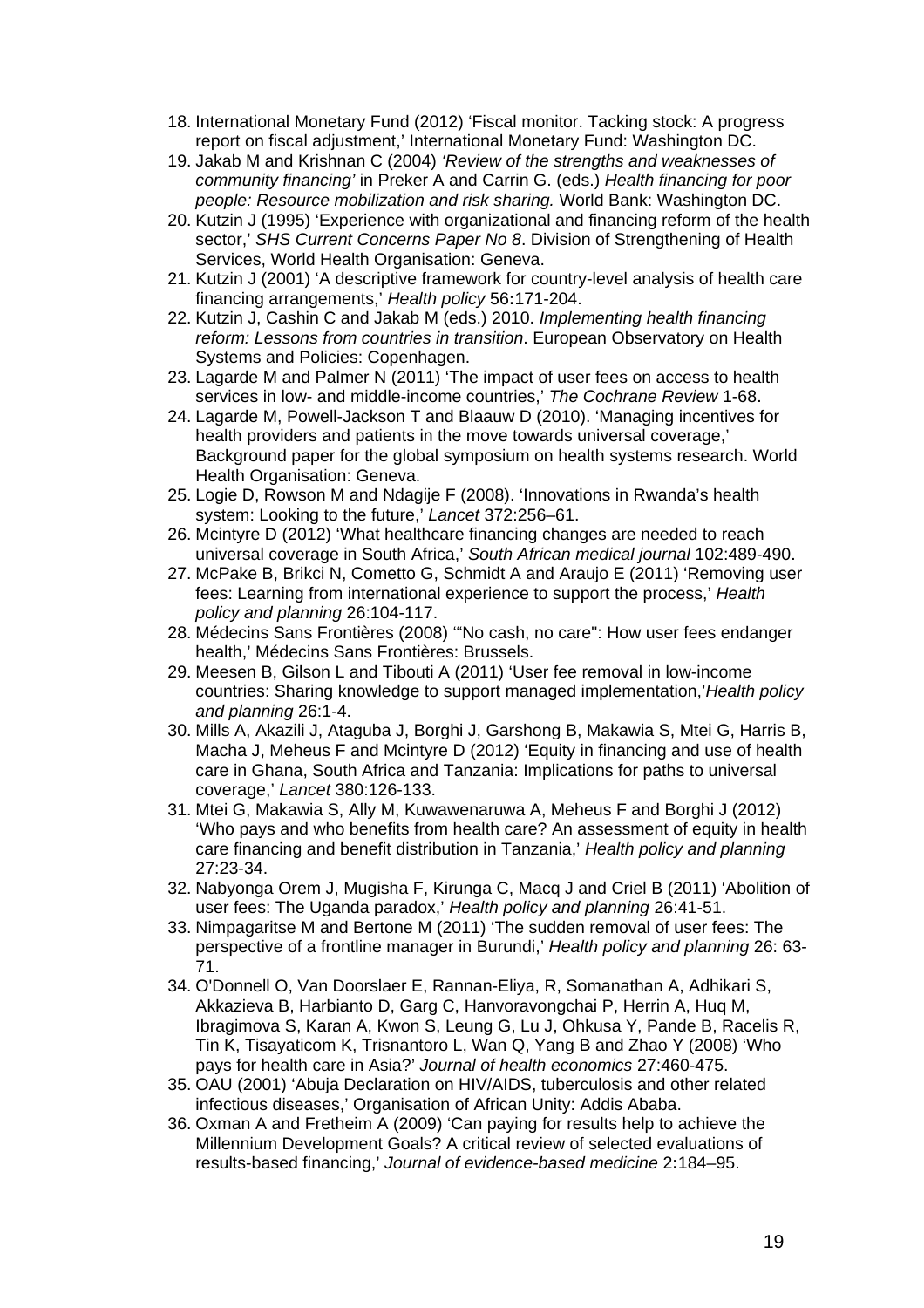- 37. Ranson MK (2002) 'Reduction of catastrophic health care expenditures by a community-based health insurance scheme in Gujarat, India: Current experiences and challenges,' *Bulletin of the World Health Organisation* 80:613- 21.
- 38. Tax Justice Network (2008) 'Six hundred billion drained from Africa (reporting on research undertaken by the Political Economy Research Institute of the University of Massachusetts, Amherst). http://taxjustice.blogspot.com/2008/04/six-hundred-billion-drained-fromafrica.html; Accessed 17 November 2012.
- 39. The Economist (2012) Brazilian politics: Sex, sleaze and taxes. *The Economist*, 6 December 2007.
- 40. Thomson S, Mossialos E and Evans R. (eds.) (2012) *Private health insurance and medical savings accounts: Lessons from international experience.* Cambridge University Press: Cambridge.
- 41. UNDP (2009). *Human development report 2009*. United Nations Development Programme: New York.
- 42. Witter S, Fretheim A, Kessy F and Lindahl A (2012) 'Paying for performance to improve the delivery of health interventions in low- and middle-income countries,' *Cochrane database of systematic reviews* 2.
- 43. Witter S, Khadka S, Nath H and Tiwari S (2011) 'The national free delivery policy in Nepal: Early evidence of its effects on health facilities,' *Health policy and planning* 26:84-i91.
- 44. World Health Organisation (2005) *Resolution on sustainable health financing, universal coverage and social health insurance*. WHO: Geneva.
- 45. World Health Organisation (2010). 'Health systems financing: The path to universal coverage,' World Health Report 2010. WHO: Geneva.
- 46. Yates R (2009) 'Universal health care and the removal of user fees,' *Lancet* 373:2078-2081.